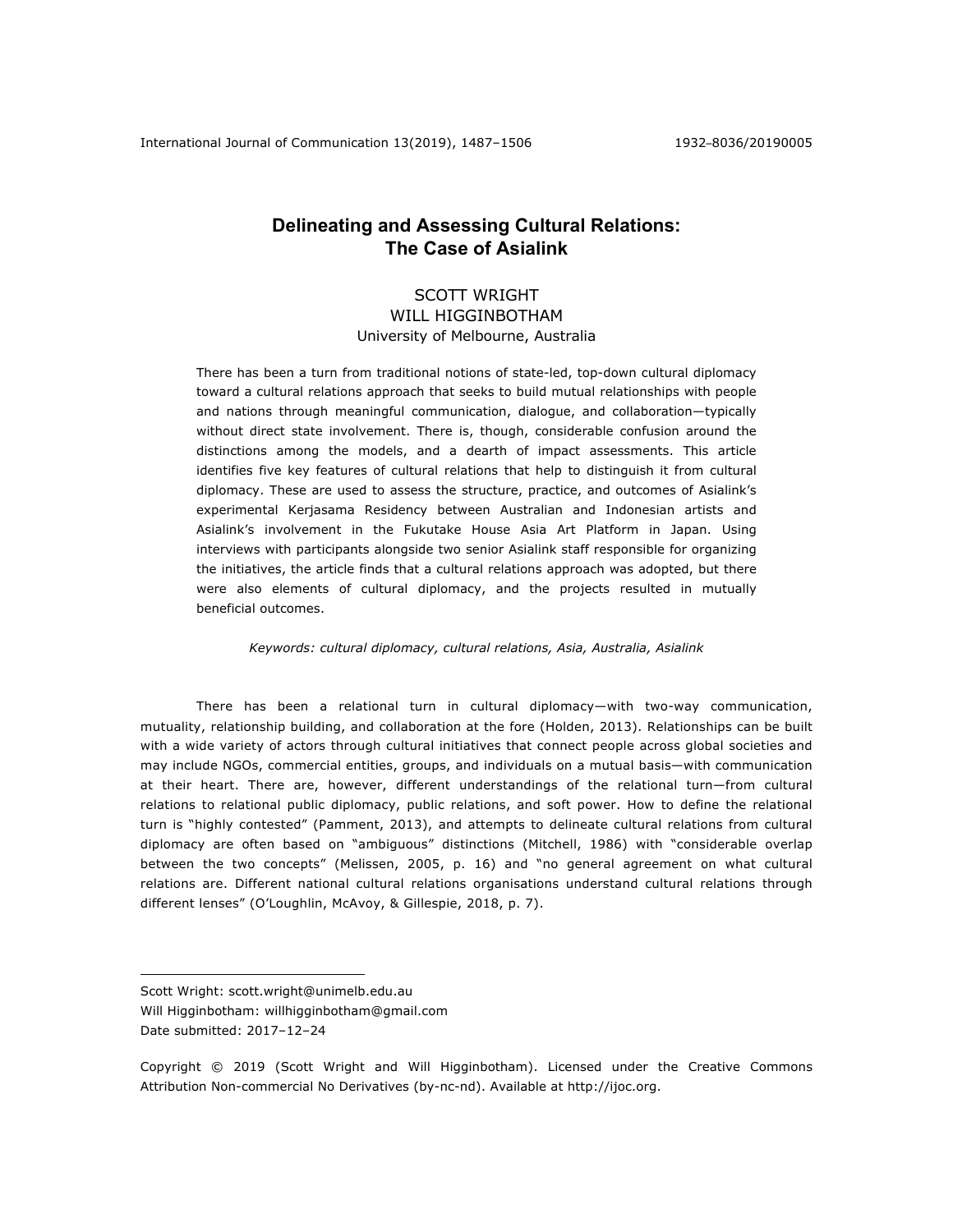While significant time and resources have been invested in cultural relations initiatives around the world, there is a lack of empirical research into their practices and impact, which is also made more challenging because of the lack of agreed-on definitions (Chitty, 2009; Nisbett, 2016; O'Loughlin et al., 2018; Pamment, 2013). This lack of research is particularly true of cultural relations between Australia and its neighbors, which are important given Australia's geographic position and the rise of Asia (Australian Government, 2012). The lack of research is surprising because the Australian government has expressed a "commitment to use cultural relations to make Australia and Australians better understood by the rest of the world" in part because of a belief that there is a need "to reconcile geographical proximity with cultural distance" (Evans, 1991, p. 5).

This article contributes to both the definitional debates and the empirical research base. It does so by empirically assessing the practice and outcomes of Asialink's experimental Arts Residency Laboratory program, specifically two apparently relationally oriented initiatives: Fukutake House Asia Arts Platform at the Setouchi Triennale, and the Kerjasama Residency (Asialink, 2014, 2016)*.* Asialink was chosen because it is a leading independent organization undertaking cultural relations work in Australia and aims to promote public understanding of Asia and Australia's role in the region (Mar, 2014).

#### **The Relational Turn**

Cultural diplomacy is a type of public diplomacy that uses a nation's cultural resources to engage foreign publics, and it grew in popularity during the Cold War (Cummings, 2009). Often associated with soft power (Nye, 2004), cultural diplomacy can foster relationships between people and nations and can help people from different cultures understand each other. The arts are often central to cultural diplomacy because they "characteristically challenge and criticize the status quo and promote alternatives [that] cultivate a climate of tolerance and pluralism" (Nelson & Schneider, 2008, para. 3). There is, though, significant contestation within the field of cultural diplomacy.

Traditional understandings of cultural diplomacy have emphasized "formal diplomats, serving national governments, try[ing] to shape and channel this natural flow of cultural exchange and relations to advance national interests" (Arndt, 2005, p. xvii), often in a one-way orientation (Fitzpatrick, 2011) focusing on information projection and persuasion (Snow & Taylor, 2009; Zaharna, Arsenault, & Fisher, 2014); this must be driven by strategic imperatives, otherwise it is "simply" cultural relations (Rose & Wadham-Smith, 2004). Examples include America's Jazz Diplomacy, in which Louis Armstrong was sent on strategic tours (Costigliola, 1984).

There are, though, significant criticisms of the traditional approach. For Alway (2013; see also Ang, Isar, & Mar, 2015, and Salzburg, 2012), traditional cultural diplomacy is ineffective because as power shifts across the globe, the "curatorial authority" that Western countries have enjoyed in defining the terms of cultural interchange is giving way to more complex relationships that are, by design, equally weighted and reciprocal. Such criticisms underpin the relational turn.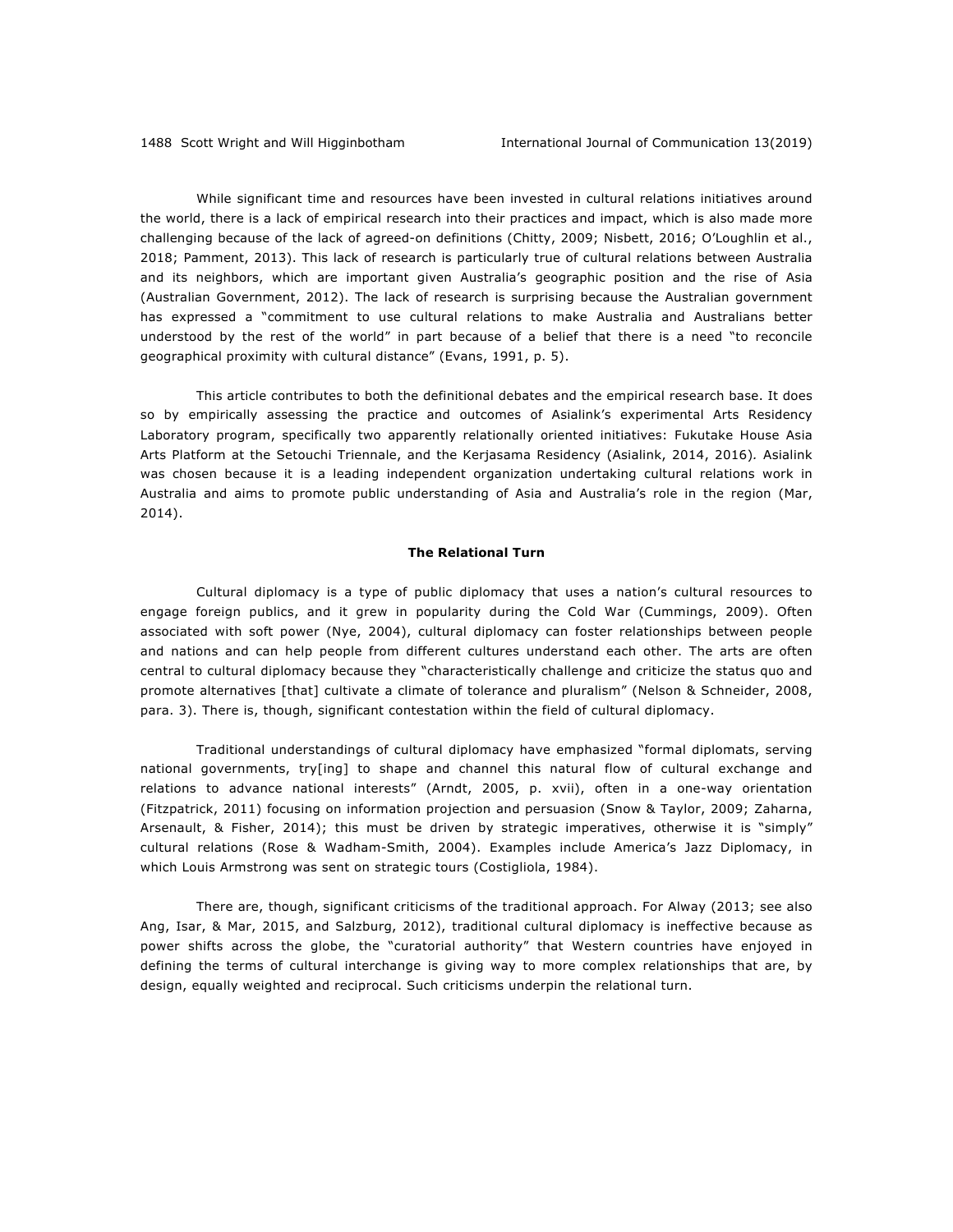While cultural diplomacy is often treated as "synonymous" with cultural relations, and they do "belong within the same broad semantic field and share many common features," O'Loughlin and colleagues (2018) argue that "it is important to distinguish them" (p. 5). Similarly, Pamment (2013) notes that the "terminology is not to be taken lightly" because it can have "profound effects for how cultural diplomacy is positioned in relation to overall public diplomacy activities" (pp. 45-46), and it creates issues for practitioners

As indicated, there are competing understandings of the differences among cultural relations, cultural diplomacy, and public diplomacy. While Mitchell (1986) argues that the differences are "fundamental, but also complex and fairly subtle" (p. 2), O'Loughlin et al. (2018) argue that "cultural relations are not a distinctive phenomenon, but a set of activities that take place within [the] broader fields of . . . cultural diplomacy, public diplomacy and soft power" (p. 8), and Pamment (2013) argues there is no "binary distinction" among them. As a case in point, the British Council refers to its work as cultural relations, whereas the government often refers to it as cultural diplomacy (Rivera, 2015), and Australia's Department of Foreign Affairs and Trade (DFAT) similarly switches between the use of cultural diplomacy and cultural relations (Williams, 1995). Indeed, there are significant country-bycountry and organization-by-organization variations, and, importantly, the lack of clarity makes it hard to assess the outcomes of cultural relations initiatives (O'Loughlin et al., 2018). For Rivera (2015), "cultural diplomacy and cultural relations diverge in important ways—their means, objectives, and motivations. All of these differences can be traced to the particular role of government" (p. 9).

Synthesizing the literature on cultural relations, this article identifies five key tenets that differentiate cultural relations from cultural diplomacy. First, structurally, cultural relations are *independent from government* (as opposed to being directed by governments and diplomats). Independence foregrounds the other features that we identify here. Second, the predominant form of communication is *dialogue* (as opposed to one-way monologue in cultural diplomacy; Fitzpatrick, 2011). Third, *mutuality and relationship building* is at the heart of cultural relations (as opposed to top-down projection and targeted messaging), and this can be among artists, communities, organizations, or countries (Rose & Wadham-Smith, 2004). Fourth, activities involve *collaboration* between participants rather than top-down delivery (Cowan & Arsenault, 2008). Fifth, through these different factors, cultural relations focus on *building networks*.

The first tenet is that cultural relations emerge "naturally and organically, without government intervention," as compared with cultural diplomacy, which can only "take place when formal diplomats, serving national governments, try to shape and channel this natural flow to advance national interests" (Arndt, 2005, p. xviii). Similarly, Pamment (2013) quotes a UK cultural diplomat who takes a similar approach: "Cultural relations has those two big distinguishing features, one is it's not governmental and the other is it has a much longer time horizon both forwards and backwards than diplomacy does" (p. 45). This is mirrored by Rivera (2015), who argues that "much of what defines cultural relations (and what distinguishes it from cultural diplomacy)—the longer timescale, honesty, mutuality, and trust—is made possible by its independence from government" (p. 13).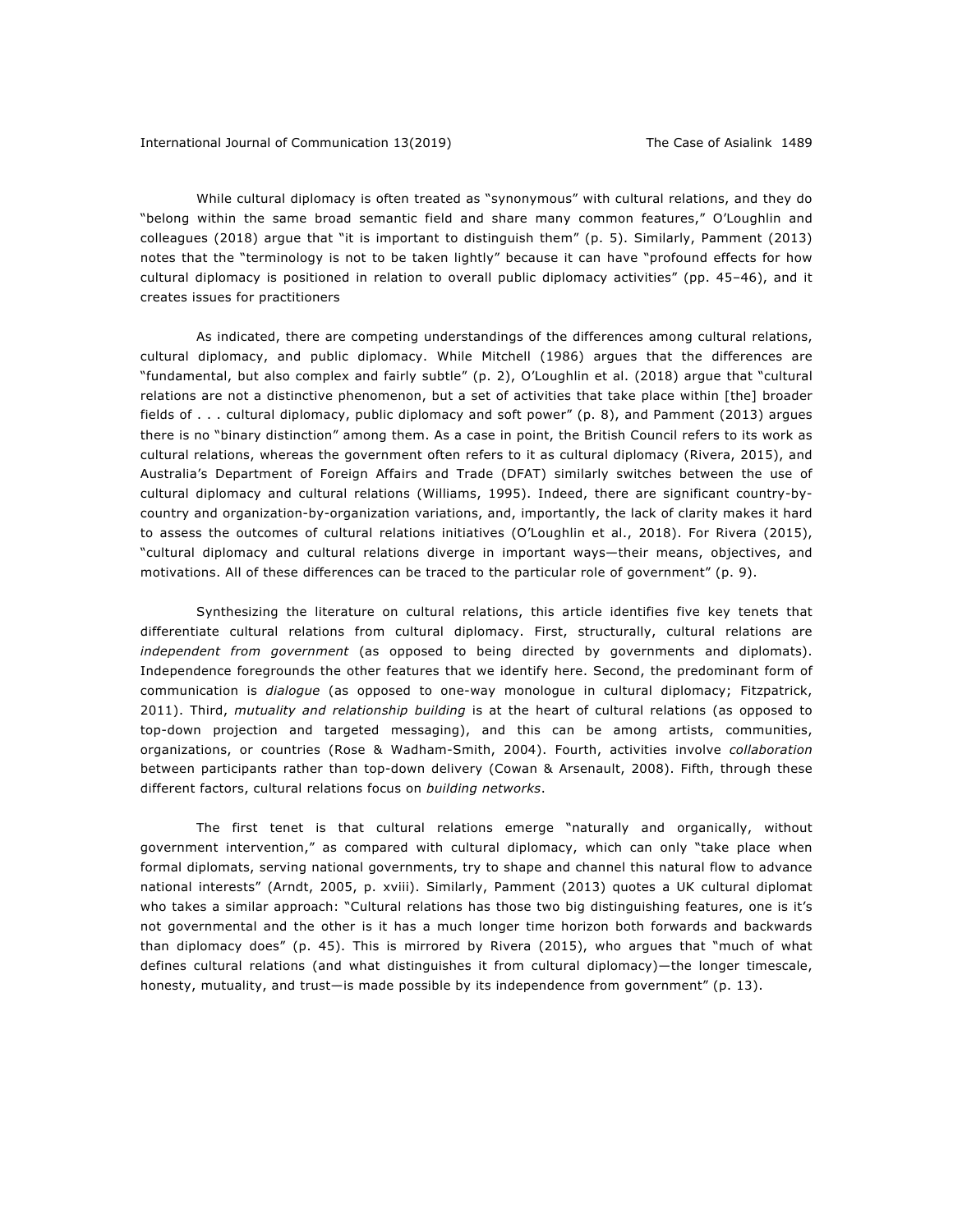<u>.</u>

The extent to which government can have a role in cultural relations is contested, however. A definition by the British Council and the Goethe-Institut, for example, includes "a range of activities conducted by state and/or non-state actors" (cited in O'Loughlin et al., 2018, p. 7). The general view is that government can only play a limited role in cultural relations, and with conditions:

Government can financially support cultural relations so long as those activities remain free of political influence and independent of foreign policy objectives. Cultural relations can support the "national interest," but any such support would only be an indirect byproduct of the trust, understanding, and relationships developed through cultural relations. (Rivera, 2015, p. 11)

Thus, organizations, such as the British Council, that receive a portion of their funding from government can be considered cultural relations groups because they remain independent.<sup>1</sup> The Australian government is not immune from these debates. It has used the phrase *cultural relations* in its work for decades, but this has been considered "wrongly named" and "ambiguously defined" in part because it is governmental (Department of Foreign Affairs, 1986, p. 96).<sup>2</sup>

The second tenet, *dialogue*, refers to the idea of talking with, rather than at, people from other countries. The British Council and Goethe-Institut definition, for example, emphasizes "enhanced sustainable dialogue between people and cultures, shaped through engagement and attraction rather than coercion" (cited in O'Loughlin et al., 2018, p. 7, emphasis in original). This "genuine dialogue" can be more valuable than any tangible outcome, moving beyond traditional "technical dialogue" (Buber, 1958, p. 19), which focuses on persuasion to obtain strategic goals and instead aims to create a dialogic environment where the perception of control or dominance is removed (Cowan & Arsenault, 2005; Kent & Taylor, 1998). As Cowan and Arsenault (2008) explain, "Nothing helps build mutual understanding as well as a thoughtful dialogue" (p. 11), and "nothing creates a sense of trust and mutual respect as much as a meaningful collaboration" (p. 22; see also Ang, Isar, & Mar, 2015; Ang, Tambiah, & Mar, 2015; Foster & Jonker, 2005; Melissen, 2005). However, as Cowan and Arsenault (2008) note about public diplomacy, the separation is rather arbitrary; they are not mutually exclusive, and both can play an important role. Thus, we argue that there may be some monologic communication (e.g., a speech at an event), but the predominant form, including the underlying organization, must be dialogic.

The third tenet is that relationships are built among participants and that this occurs on the basis of mutuality rather than top-down messaging; these relationships, and the dialogue that underpins them, are seen as valuable in and of themselves (Fitzpatrick, 2011). Relations can be built

 $1$  Arguably, the growth of public diplomacy is an attempt to bring cultural relations work into the fold of government work, in that it often draws on the key components of cultural relations (see e.g., Pamment, 2013).

 $2$  As Mar (2014) notes, "There are tensions in utilising ATSI artists to fulfill public diplomacy objectives of presenting Australia as pluralistic, multicultural and democratic when difficult issues of Indigenous poverty, health status, and social inclusion are well known" (p. 19).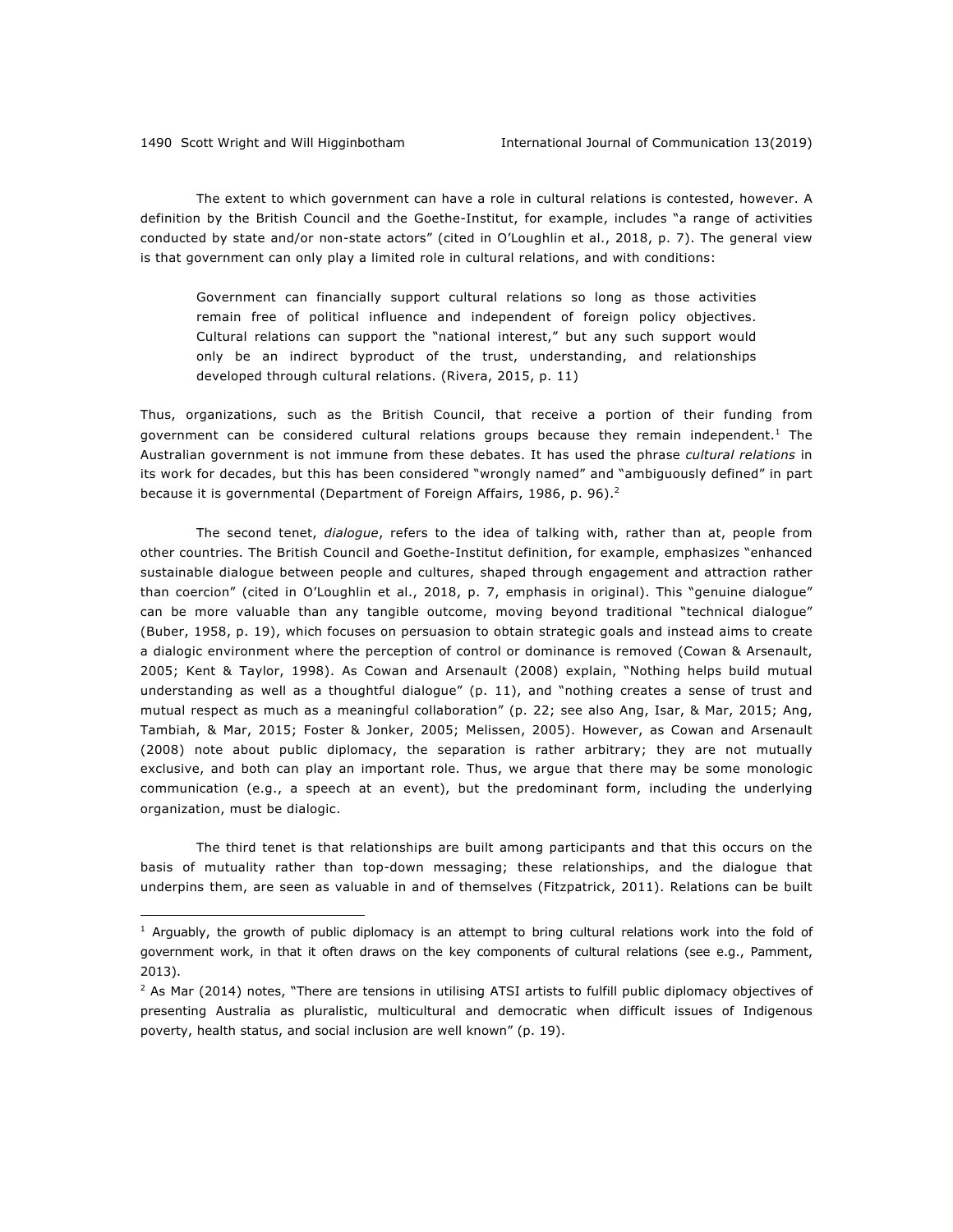with a wide variety of actors through cultural initiatives that connect people across the world. Relationship building, particularly long term, is arguably predicated on mutual interests (Pamment, 2013).

Mitchell (1986) argues that cultural relations are "more neutral and comprehensive" than cultural diplomacy and that "the purpose of cultural relations is not necessarily . . . to seek one-sided advantage. At their most effective, their purpose is to achieve understanding and co-operation between national societies for their mutual benefit" (p. 5). The head of the British Council's Education Services, Gordon Slaven, is similarly quoted by Rivera (2015):

The first thing we do is we listen and we hear what other people are saying and we work from that basis, rather than telling them what we think they need to know. It's the mutuality, I think, that is the uniqueness of what the British Council does. (p. 13)

Thus, mutuality underpins how the relationships are built through dialogue and listening, and, in this case, it occurs early in the process to shape the design of activities. Compared with cultural diplomacy, the engagement is deeper and longer, with long-term objectives. Government-driven cultural diplomacy necessarily focuses on shorter term and strategic concerns that center on political or economic gain (Lee, 1995; O'Loughlin et al., 2018). Indeed, the need for mutuality is one of the reasons that government should not be involved in cultural relations: "no government department or agency can achieve the detachment necessary for mutuality" (Rose & Wadham-Smith, 2004, p. 5).

The fourth key tenet, *building networks*, refers to creating "a set of relatively stable relationships which are of a nonhierarchical and interdependent nature linking a variety of actors, who share common interests . . . and who exchange resources to pursue these shared interests" (Börzel, 1998, p. 253). Some scholars see the creation of networks as a cosmopolitan means of enriching cross-cultural relations to meet shared goals (Ang, Isar, & Mar, 2015; Rösler, 2015), though they are often used strategically (Gershman & Zaharna, 2005). Such networks often foreground the development of initiatives, but crucially, they typically remain after a specific initiative has ended because relationships have formed.

In summary, the dialogue, relationship building, and collaborations in cultural relations are based on at least the idea of mutuality and listening among the different participants. They differ from cultural diplomacy, which emphasizes top-down, one-way communication based on projection and targeted messaging (Cull, 2009). Given the contestation around cultural relations in Australia, it is important to discuss the Australian context.

#### **The Relational Turn in Australia**

Australia has a long history of what the Australian government has defined as cultural relations work. Historically, this has been "highly centralised" within the DFAT (Mar, 2014). For example, there has been a "Cultural Relations Branch" since the 1960s (Mar, 2014), with the Australian International Cultural Council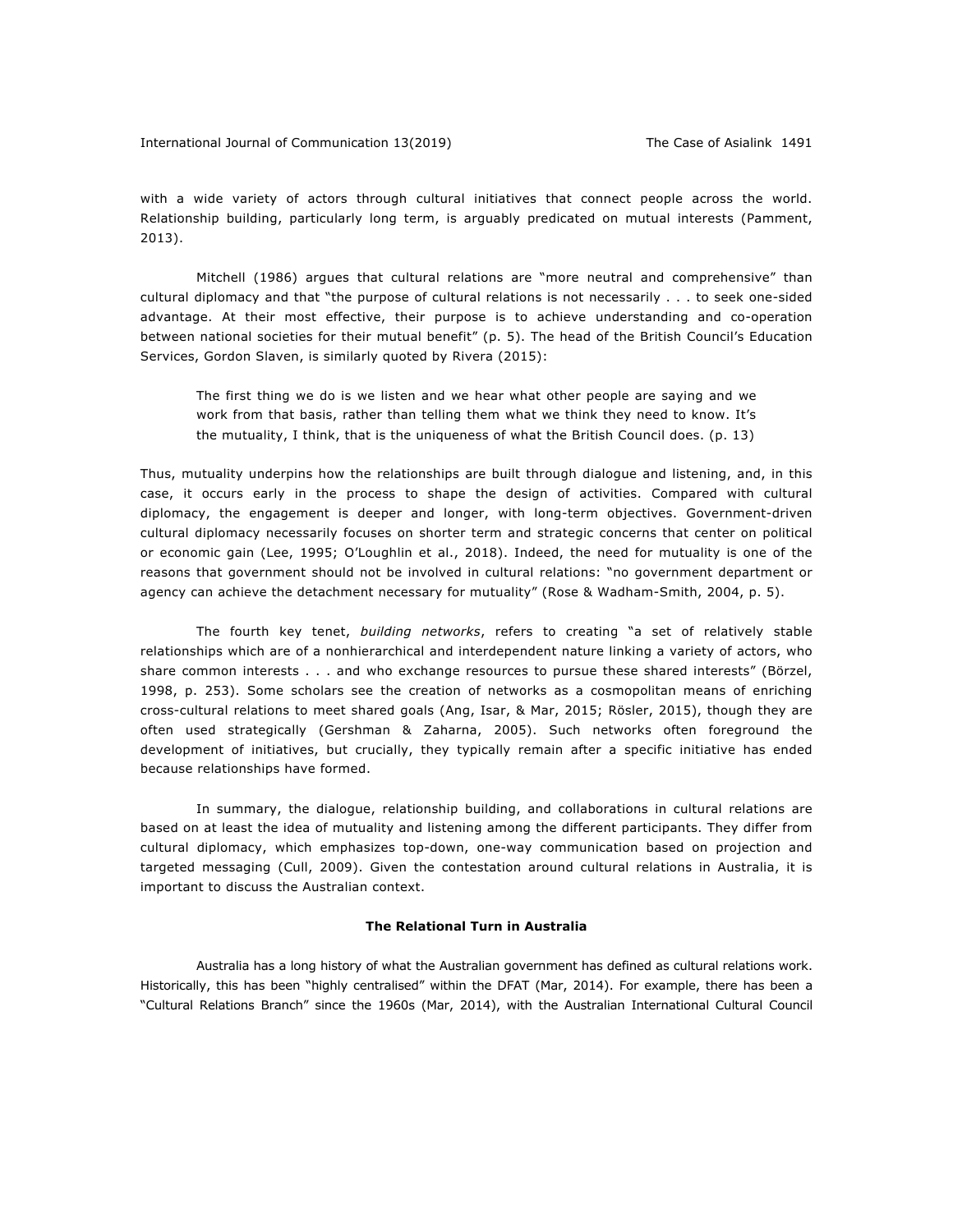taking the government lead in recent years alongside a range of bilateral councils (e.g., Australia-China Council).

Cultural relations have received renewed government focus in recent years. The Australian Government's *Australia in the Asia Century White Paper* noted that the global center of power is shifting from West to East, and, as it does so, "the tyranny of distance is being replaced by the prospects of proximity, Australia is located in the right place at the right time—in the Asian region in the Asian century" (Australian Government, 2012, p. 1). However, Australia's current relationship with Asia is shaped by a "lack of connection" and a high level of mutual ignorance (Ang, Tambiah, & Mar, 2015).

The Australian government has suggested using cultural relations as a way to build deeper relationships with Asia. For example, the *White Paper* stressed that Australia needed to seek out ways to have "mutual-engagement" and "relationship formation" (Australian Government, 2012), which was supported by Australia's 2013 cultural policy *Creative Australia* (Australian Government, 2013). However, the Liberal-National Coalition that came to power in 2013 subsequently shifted the focus to more traditional understandings of cultural diplomacy, such as projection and influence to obtain political outcomes, rather than dialogue and collaboration (Australian Government, 2016; Mar, 2014; Varghese, 2013).

To date, there has been limited theoretical or empirical research on cultural relations initiatives (Nisbett, 2016; O'Loughlin et al., 2018). Within Australia, there is very limited work, and this has largely adopted a cultural diplomacy approach (Ang, Isar, & Mar, 2015; Mar, 2014). Rösler's (2015) analysis of the Asialink's Arts residency program (as a whole rather than the case study adopted here) is the most directly relevant—but also uses a cultural diplomacy frame. Rösler argues that we need to reimagine cultural diplomacy along more cosmopolitan lines because of the nuanced outcomes of residencies. The current study is different from Rösler's in two ways: Theoretically, we draw on a cultural relations approach, and empirically, while Rösler analyzes the broader residency program, this article focuses in detail on two cases, specifically Asialink's innovative laboratory program. This article extends this work by developing new knowledge on Asialink's latest practices and its understanding and application of cultural relations, alongside the innovative theoretical approach. Furthermore, while Asialink may attempt to design in principles of cultural relations, whether this happens in practice is an open question. Given these concerns, this article addresses two research questions:

*RQ1: To what extent did the design of the Kerjasama Residency and Fukutake House embody a cultural relations approach, and was this achieved in practice?*

#### *RQ2: What are the outcomes of the Kerjasama Residency and Fukutake House?*

To answer the questions, the article uses semistructured interviews with the artists and chefs involved, and two Asialink staff, with further analysis of secondary materials from the residencies. In doing this, the article provides new theoretical and empirical insights on the definition and practice of cultural relations that add to the scholarly literature, and it provides recommendations for practitioners. It also addresses the challenge presented by Ang, Isar, and Mar (2015): "The conditions for and the actual practical dynamics of idealised processes such as dialogue and collaboration must, however, be carefully analysed in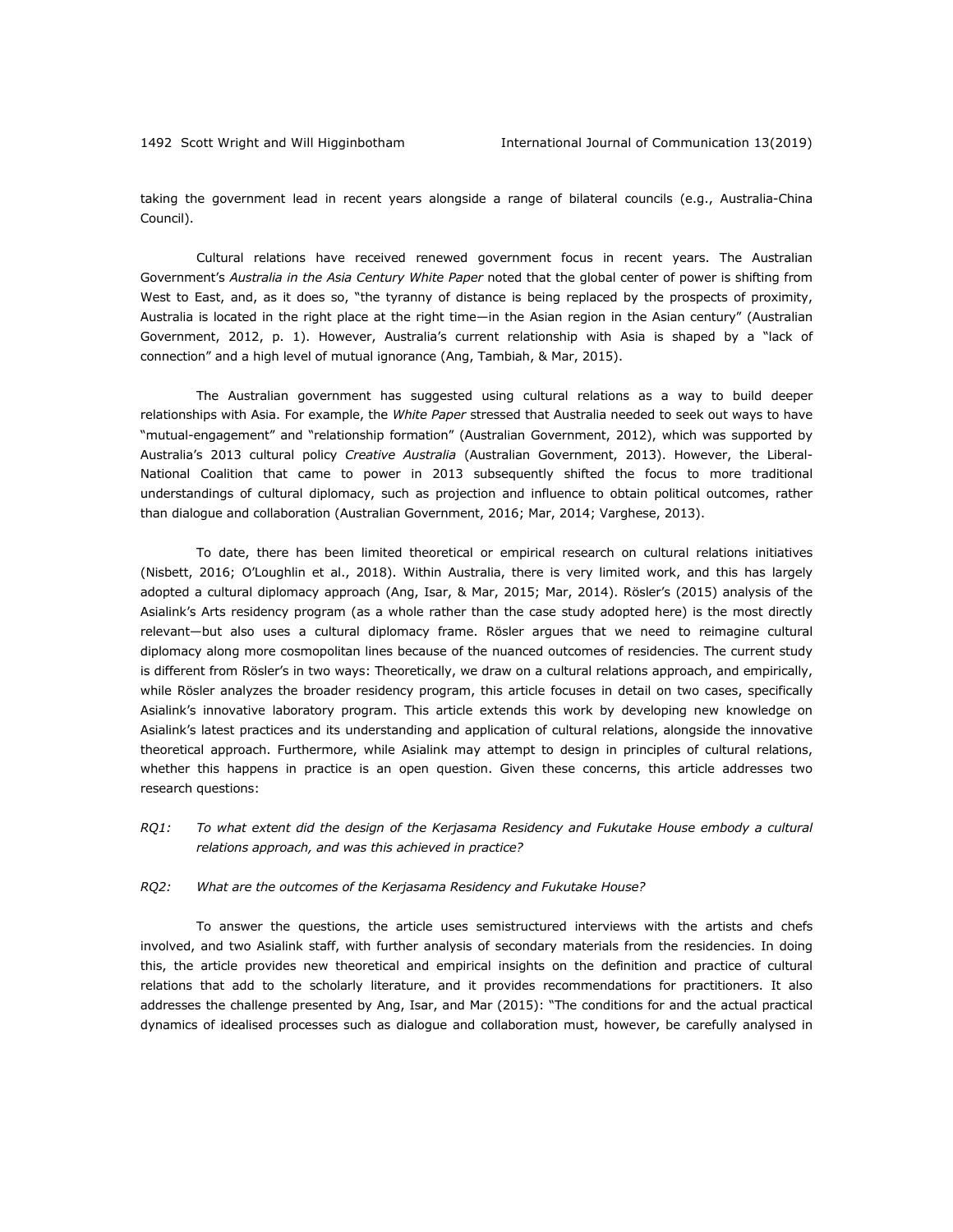order to bring out the difficulties, contradictions and actual achievements of such processes" (p. 378). Having mapped out the literature on cultural relations and identified key gaps and two research questions, we now turn to the method by which the questions are addressed.

#### **Methodology**

This article examines two of Asialink's Arts Residency Laboratory initiatives— the Fukutake House Asia Art Platform at the Setouchi Triennale in Japan, and the Kerjasama Residency between Australian and Indonesian artists. In 2016, Kerjasama paired an Indigenous Australian artist (Tony Albert) with an Indonesian artist (Timoteus Kusno) with the aim of raising awareness (internationally) of indigenous culture and art. Unlike in previous years, it was a reciprocal relationship. They worked together for 12 weeks, dividing their time between Alice Springs and Yogyakarta. The Setouchi Triennial is an international arts festival held in Japan across 12 islands in the Seto Inland Sea. The festival is held every three years and was established by Japanese businessman Soichiro Fukutake in 2010 with the goal of rejuvenating the Japanese archipelago (alongside 12 art galleries), which had been badly impacted by globalization. Asialink has participated since 2013, through the Fukutake House Asia Art Platform (henceforth Fukutake House). This brings together artists and curators from several Asian countries to have discussions about globalization through art and food (Asialink, 2013). Each nation is expected to participate in an exhibition at an abandoned schoolhouse, and artists live together on the island for several weeks while they set it up. Artists must involve local communities and incorporate a food element. For Asialink, this has involved having an Australian chef go to the island and teach the local community and tourists how to cook Australian fusion cuisine using local produce.

To develop an understanding of the Fukutake House and Kerjasama initiatives, 10 semistructured interviews were conducted. First, two extended face-to-face interviews were conducted with Asialink staff involved in overseeing and developing the Asialink Art programs: Lesley Alway, the director of Asialink Arts, and Eliza Roberts, the Arts Residencies manager. Second, eight artists/curators/chefs from the case studies were interviewed: 2013 Fukutake House artist Jackson Slattery; celebrity chef and restaurateur Andrew McConnell; celebrity chef Adam Liaw; 2016 Fukutake House artist and curator residents Naomi Eller and Joanna Bosse; Kerjasama 2015 residents Karla Dickens and Doni Maulistya; and Kerjasama 2016 resident Timoteus Kusno. Interviews were conducted face-to-face, over the phone, or via Skype and averaged 60 minutes. Interviews were supplemented with textual material from the initiatives.

The data were analyzed using King and Horrocks' (2010) approach to thematic analysis, which identifies the common "outcome" and "impact" trends using descriptive and interpretive coding. The interview questions were informed by our five-part approach to cultural relations, but also included broader questions on experiences and perceptions so that the themes—the "recurrent and distinctive features of participants' accounts, characterizing particular perceptions and/or experiences" (King & Horrocks, 2010, p. 148)—that arose organically from the data were captured. This combination of inductive and deductive coding is acknowledged as a more thorough way to approach thematic analysis (Fereday & Muir-Cochrane, 2006).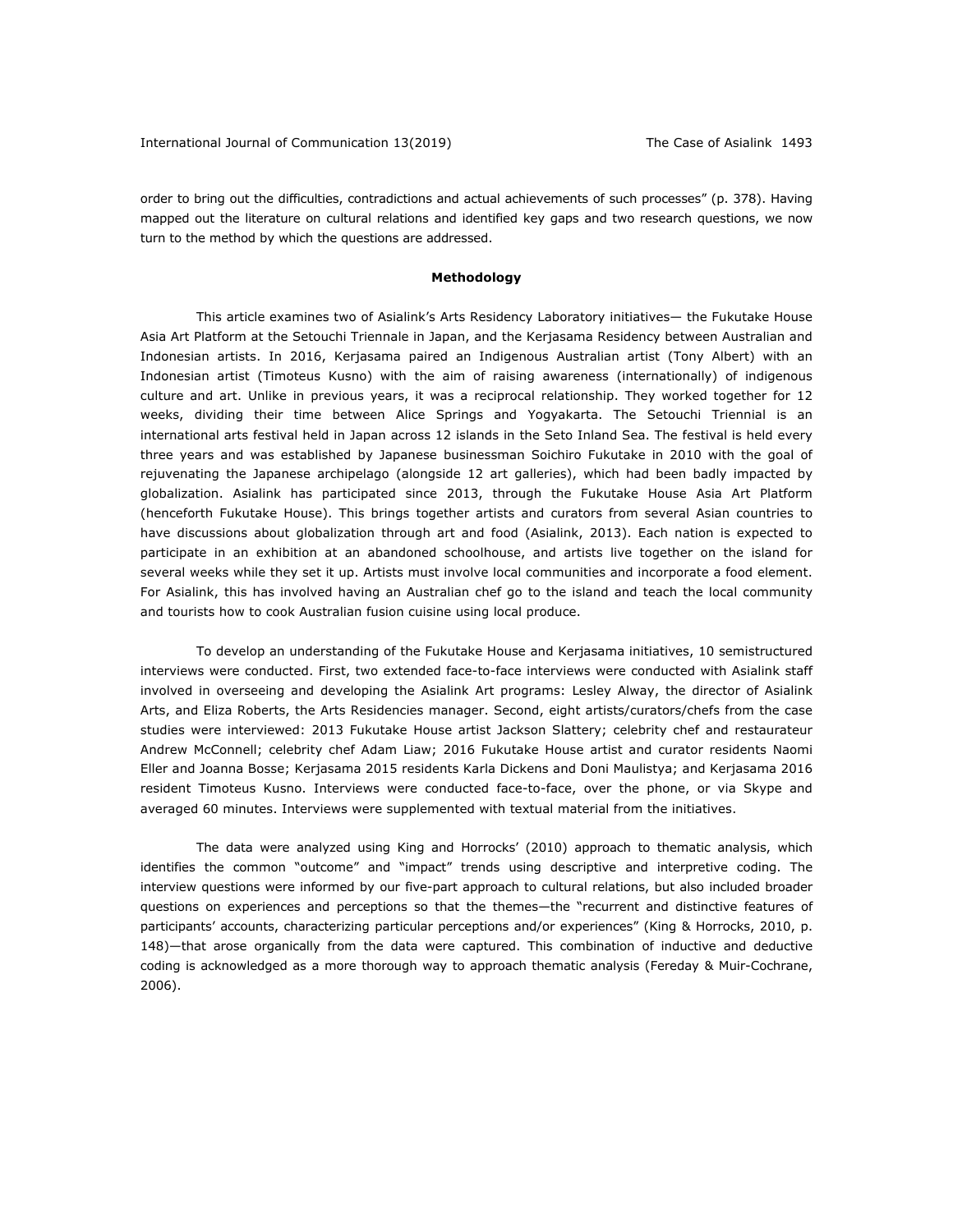1

#### **Independence From Government**

The role of government in cultural relations (and public/cultural diplomacy) can create tensions at both the practical and perceptual levels (Brown, 2014). First, there is a concern that, however independent of government, cultural relations initiatives are not perceived as such. According to O'Loughlin and colleagues (2018), "even cultural relations devoid of any signs of the hand of government" (p. 13) can carry what Nisbett calls (2013) "connotations with colonialism, imperialism and propaganda" since "dominant states have always used culture to transmit political, social and economic values" (p. 558). Second, there is a concern that, although cultural relations initiatives are technically independent, this independence can be undermined because "cultural relations practices are often shaped by the priorities set by the ministry of foreign affairs" (O'Loughlin, 2018, p. 14), including the topics and schemes that they open to calls and subsequently choose to fund—or what Brown (2014) has called the "influence chain" in which governments attempt to influence and intervene in specific initiatives once funded.

Asialink is an initiative of the Myer Foundation and is affiliated with the University of Melbourne, with offices in Melbourne and Sydney. It receives significant funding from the Myer Foundation and is formally independent of government. However, Asialink does receive various government grants and often collaborates with different governments on projects (Mar, 2014). Kerjasama is a partnership with the Cemeti Art House (independent charity) in Indonesia and is partly funded by Artback NT in the Northern Territory (this charity receives some funding from the government through the Australia Council and is sponsored by the Northern Territory government) and DFAT's Aboriginal and Torres Strait Islander Program (ATSI).<sup>3</sup> Alway (personal communication, 2016) noted that in terms of cultural relations design, Asialink does "get away with more because we are a non-government organisation" but said that government funding had at times "caused issues for us" and that it can be hard to push the cultural relations envelope because "they're not willing to take risks, the public servants are risk adverse, and they're worried about their own reputation so you know we do get a lot more queried. They want a lot more control." Alway cited "questions for curators" and "wanting to assess a particular environment" as examples (personal communication, 2016).

In summary, working with government can involve a delicate negotiation not so much on the details of events, but on the perceived boundaries of what is legitimate government input. That Asialink has a significant amount of other revenue affords it some protection. Furthermore, Australia has strict rules on advocacy work by charities and their political independence through the Australian Charities and Non-for-profits Commission. The government was not perceived as playing a role in our interviews with the artists and chefs, though further research is necessary to understand how the public perceives such initiatives.

#### **Dialogue, Mutuality, and Relationship Building**

Asialink argues that its practice actively focuses on relationship building on the basis of mutuality and through a process of dialogue. As Alway noted, "Today, it is less about us just going to Asia and putting on a showcase . . . now there is that notion of trying to learn from and understand each" (personal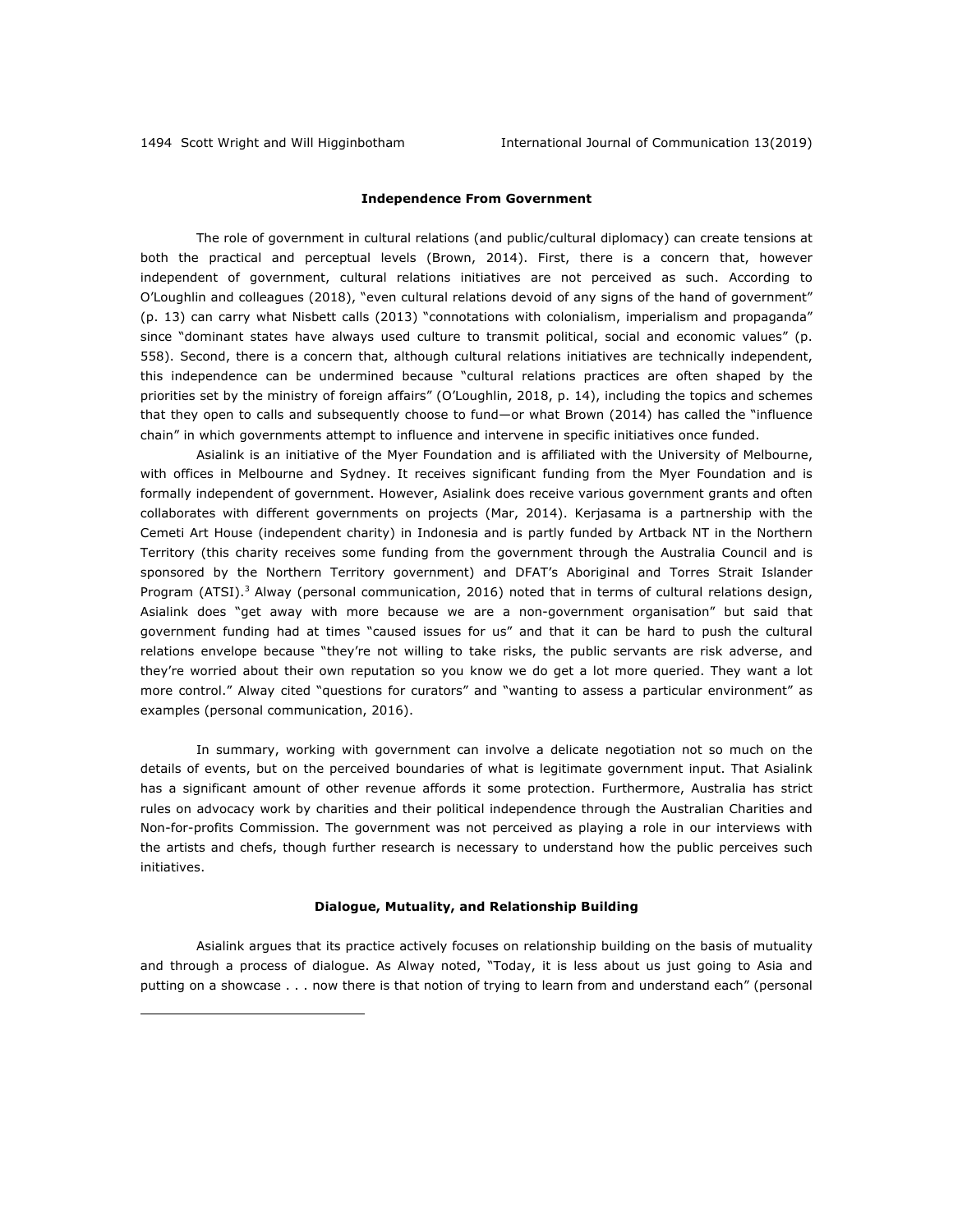communication, 2016). At the institutional level, Asialink has built partnerships and engaged in dialogue with various institutions. Although the initiatives are innovative and change, they have also persisted and are not one-off events. At the participant level, interviewees largely reported that the initiatives encouraged dialogue through the structure of the program and the selection of participants, leading to positive relationship formation and mutual understanding. There were, however, differences due to design.

Kerjasama (which means "collaborate" in Indonesian) was particularly effective at mutual relationship building among the participants because they lived and worked together for around six weeks in each other's respective countries. Kusno stated, "We definitely became friendly quickly. We were set up in a single house, we shared a house for 7 weeks. You know we were interacting all the time" (personal communication, 2016). The 2015 iteration of Kerjasama had a similar setup, and a positive relationship developed: "We lived and worked together, we are good friends now, we speak a lot on Facebook actually to keep in contact with each other, we also email" (D. Maulistya, personal communication, 2016). Dickens argued that the close proximity and shared experiences in the Northern Territory made them closer: "It bonds you, those memories together" (personal interview, 2016). In this arrangement, dialogue was important, and the friendships that formed are indicative that this went beyond mutuality. But dialogue also requires listening, and people adopted a listening and learning orientation on a mutual basis:

You had to be willing to hear what the stories were, what people are saying. The community in Northern Territory, Karla and everyone else listening to them all the time, learning from them. I mean it was a cultural awakening for us both. (D. Maulistya, personal communication, 2016)

However, broader relationship building and dialogue was relatively limited: It focused on the immediate artists.

The relationships built through Fukutake House were not as strong for some participants. The 2016 residency saw an Australian artist (Naomi Eller) and curator (Joanna Bosse) work together in the Japanese archipelago. In the Fukutake House model, Eller and Bosse worked together as a pair—but alongside some 50 other creators from various Asian art organizations. It appears that this inhibited deep dialogue and relationship formation and that the balance between self and mutual interest became blurred:

In Fukutake House it was everyone from the different organizations, negotiating their own space in some way. It wasn't so much making work together. Having said that, we were all there, ultimately working towards the same goal of the exhibition, it would have been good to interact more. (N. Eller, personal communication, 2016)

Part of the difficulty with relationship building was that although the residents lived in close quarters, not everyone was on the island at the same time, and the length of stay varied. Nevertheless, according to Bosse, "Our understanding evolved at a personal level, spending time there, working with other residents from these countries, speaking to them" (J. Bosse, personal communication, 2016). Similarly, another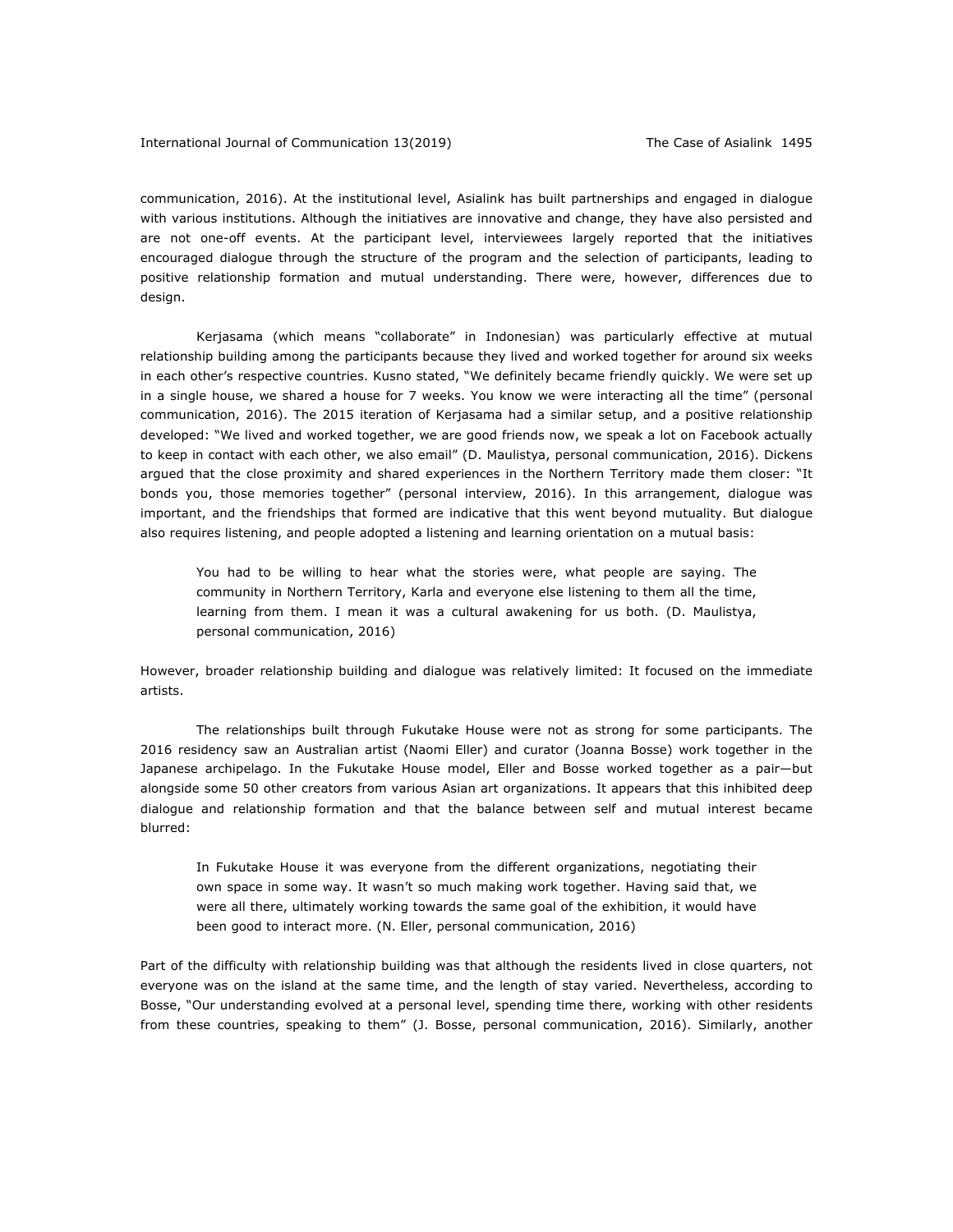Fukutake resident, Jackson Slattery, stated, "I did make some friendships during the three weeks leading up to the opening and that was great. I still maintain those connections. I was invited over there to be a resident" (J. Slattery, personal communication, 2016).

The chefs Adam Liaw and Andrew McConnell, although both overall very positive about their experiences, felt that the time was too short, and more value could have been extracted relative to the effort involved in going to the island. Liaw did build some ongoing relationships (Liaw speaks Japanese): "A few of the people that were involved on the local side—on the organization of it—I am remaining in contact with. It has helped me with a number of other projects." Although McConnell has visited Japan numerous times "and is very comfortable and familiar with the environment," he does not speak Japanese and noted that "the dialogue [long pause] there was limited because of language barriers." Nevertheless, the information sharing was two-way, and "some of my most incredible food experiences occurred during that week . . . because it was on a cultural level—non-commercial—where it was sharing information both ways, not just one way" (A. McConnell, personal communication, 2017).

Both chefs felt, though, that there had been limited follow-up and were unsure about the longer term impact on the island, which was indicative of the lack of relationship building even if there was significant personal impact. For McConnell, it has a longer term impact through his restaurants:

I learnt some new techniques and recipes that I still use today. . . . The heritage of dishes are things that people now are more aware of and people consider. I think that if I can introduce a technique or flavour combination that's come from my time in Japan then great—that's a great thing. And when somebody eats that they'll ask the question: "How did you come up with this?" "Well three years ago I cooked in Japan in a small village" etc. It's a really lovely story, and I've told it many times. And it's an important story. And it gives a few dishes that I cook a history and context and a real meaning. (A. McConnell, personal communication, 2017)

Similarly, Liaw, who has a national and international profile through his various television shows, social media, and cookery books, draws on his experiences regularly:

When we are talking about new shows to do for SBS or articles that I can write . . . there is always a much deeper understanding and also a different spin that I can take when I'm writing those articles or pitching those projects . . . it had a huge impact. (A. Liaw personal communication, 2017)

This *remediation* has a much longer term and broader effect. Liaw has gone on to be a cultural ambassador for Japanese–Australian relationships; he was recently made a Japanese Cuisine Goodwill Ambassador by the Japanese government and sits on the board of the Australia-Japan Foundation. The remediation continues through his social media and magazines. Liaw, who is highly active on social media, noted the feedback was "enormous" and that dozens of people had said they had visited Japan and the islands after seeing his social media posts.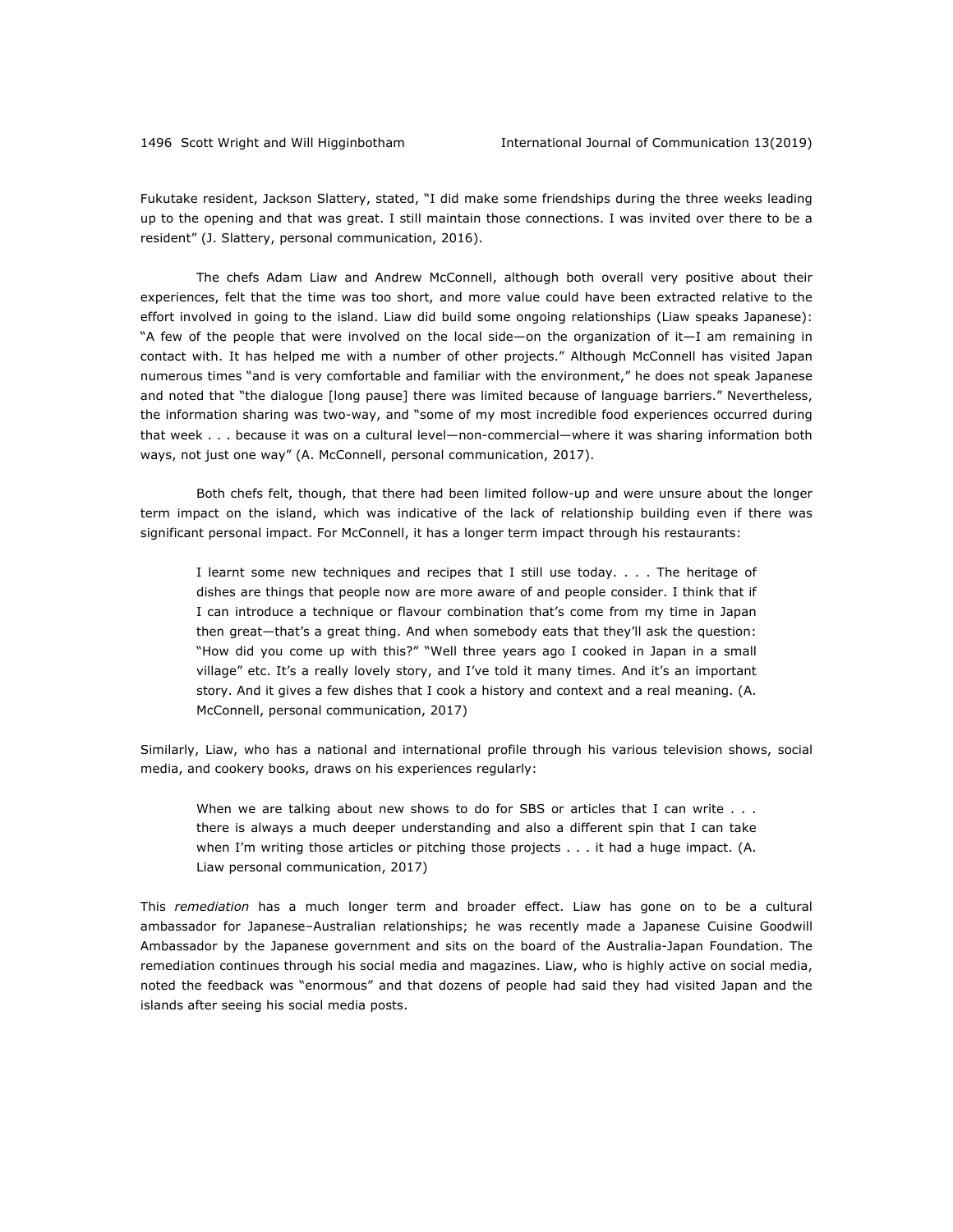Overall, the Kerjasama Residency and Fukutake House resulted in most participants forming what they considered to be meaningful, mutual, and often sustained relationships with people from other cultures. It also is clear that Kerjasama facilitated a deeper relationship formation process at a participant level than Fukutake House because the relations were more personal and more collaborative, and sustained for longer. The nature of this collaboration is now explored in more detail.

## **Collaboration**

Collaboration in the context of cultural relations refers to initiatives in which participants from different nations participate in a project together. According to Cowan and Arsenault (2008), crossnational collaboration is often the most effective means of engaging foreign publics. This is because collaboration goes further than just dialogue; it involves building or achieving something together, whether it is an exhibition, a show, or merely partaking in an experience together. The result is that participants are bound together by their common experience.

In delivering Kerjasama and Fukutake House, Asialink required the participation of several international arts institutions. Alway and Roberts stated that Asialink's view of collaboration is primarily at this institutional/organizational level. Alway stressed that the term *collaboration* can be quite confusing in the art world and that, in practice, it is often used to refer to arts organizations having a say in an initiative's planning and implementation:

Usually that's about collaborating on developing the exhibition or residency, whether that's helping develop the concept, or selecting the artist—it's about having some kind of equal exchange, as opposed to someone receiving something of someone else. For us, we would interpret collaboration along those lines, not necessarily as artists working together to produce a joint work. (L. Alway, personal communication, 2016)

Kerjasama, for example, was made possible through the joint efforts of Asialink, Cemeti Art House in Indonesia, and Artback NT in the Northern Territory. Asialink host organizations do not need to provide any funding for the initiatives (though they must meet the Asialink host requirements, which include housing participants and providing access to materials and a studio space; Asialink, 2016). The host organizations must also incorporate a community engagement aspect. Although no funding assistance is required from hosts, important aspects of the initiative are left in their hands. Furthermore, the selection of those granted residencies is often based on how their work aligns with the host organizations and the country they are based in. Hosts are sometimes directly involved in the selection of participants, and at minimum, they are consulted and are not forced just to "accept what Asialink sends over" (L. Alway, personal communication, 2016). This suggests that Asialink actively seeks mutual participation, shaping their initiatives in a collaborative fashion—but within a broader framework that they set. This approach is in line with Cowan and Arsenault's (2008) description of collaboration in cultural diplomacy, which sees international actors come together to deliver a project as largely equal players.

Fukutake House is different because Asialink did not create or design the initiative, but was invited to participate (having some input in the design alongside a range of partners). Like Kerjasama,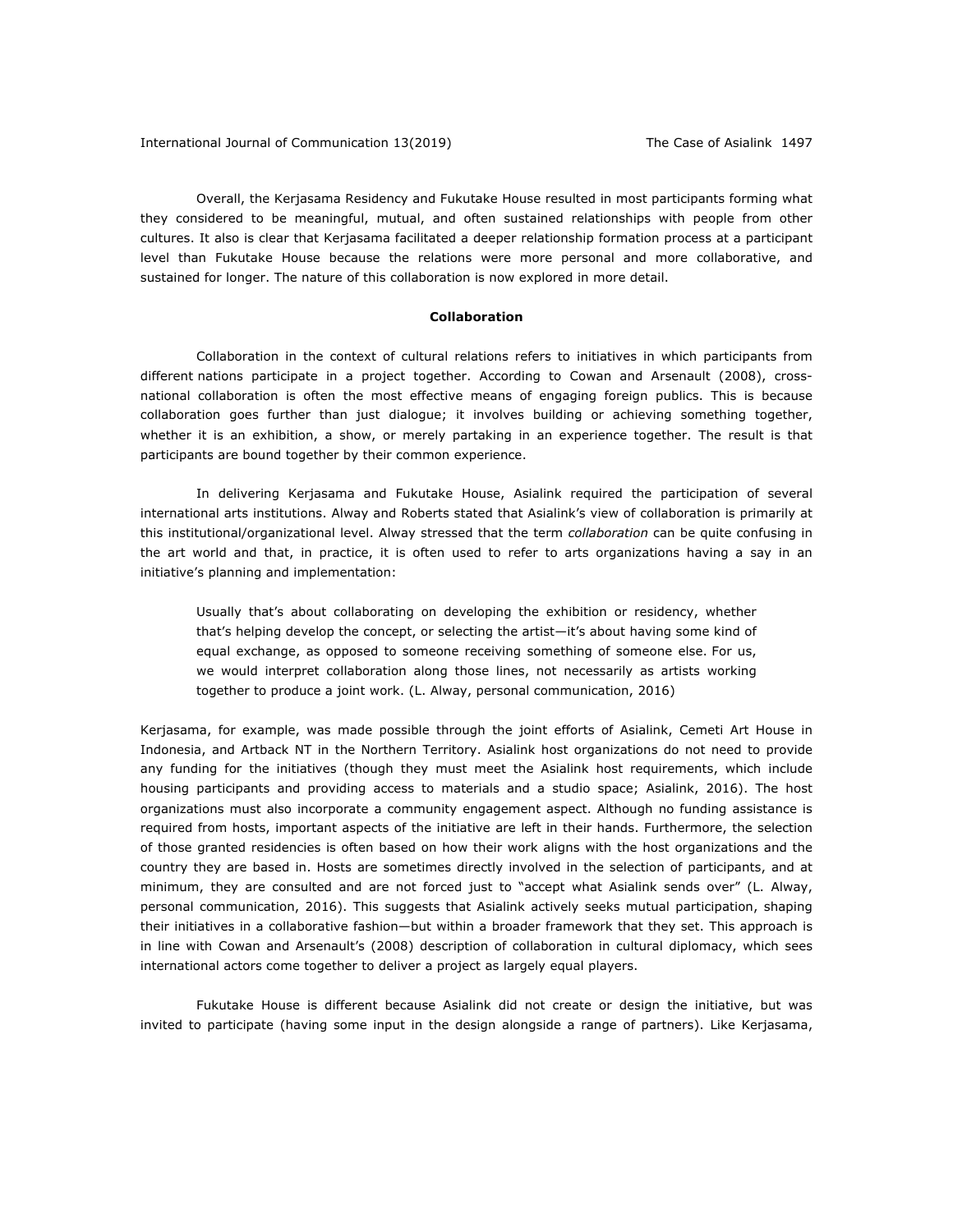Fukutake House's collaboration worked at the institutional level, bringing together six arts organization to deliver the exhibits and food workshops on Shodoshima Island. According to Asialink, the primary collaborative relationship was institutional—among Asialink, Art Front Gallery, and the Fukutake Foundation. Although the artists could work together on specific pieces, this did not happen with our interviewees.

They did, however, collaborate in the sense that they collectively produced the exhibit, negotiating space and the like. Furthermore, collaboration occurred between participants and the local communities they were immersed in. For example, in the Kerjasama Residency, Karla Dickens recalled spending extensive time engaged with Yogyakarta's lady-boy community. Similarly, Jackson Slattery conducted a watercolor workshop with local schoolchildren on Shodoshima, and Naomi Eller conducted walking and photography tours with locals, which later went into a large-scale collage. Eller felt that other artists were not as committed to community collaboration, however: *"*Sometimes [involvement with the community] was nonexistent, the artist just did their shtick, came in, in a rather dogmatic way and left" (N. Eller, personal communication, 2016).

The cookery workshops were not considered collaborations, as McConnell reflected: "It wasn't a collaboration because it wasn't me working with a local chef. It was more me interpreting local ingredients and working with some of the locals and going through a few dishes in their cooking school" (A. McConnell, personal communication, 2017). Although the cookery workshops were more top-down, they did have elements of partnership: Guides showed the chefs a range of local producers, and this informed the recipe development (though this was largely an internal process). Furthermore, the locals who were taught the recipes during workshops with the chefs were an active audience and continued to cook (passing on) the recipes for other visitors during the course of the festival; during this process, the recipes may evolve. This led to a two-way transfer of knowledge:

The whole time was a genuine swapping of ideas, despite the language barriers. If we were in a different situation where I was presenting, we would have come out the other end and not gained a lot from the experience. Instead you know I learnt a lot from them. (A. McConnell, personal communication, 2017)

Collaboration with the local community and an active audience was important to the work produced by Naomi Eller. In her residency, Eller involved the local community in her exhibit, *Language of Stone*, in several ways. She conducted walking tours with locals and photography tours where they would all take photos together, which later went into a large-scale collage. Eller noted that other artists were not as committed to community collaboration, though: *"*Sometimes [involvement with the community] was not existent, the artist just did their shtick, came in, in a rather dogmatic way and left" (N. Eller, personal communication, 2016). This kind of "fly in, fly out" culture (Fitzpatrick, 2011) is a common complaint of traditional cultural diplomacy. Eller argued that Asialink actively encouraged community involvement.

The data gathered from the initiatives illustrated that collaboration occurred at two levels. On one hand was the professional level, where collaboration was between arts institutions and individual artists and chefs. On the other hand was the grassroots level, where collaboration occurred among participants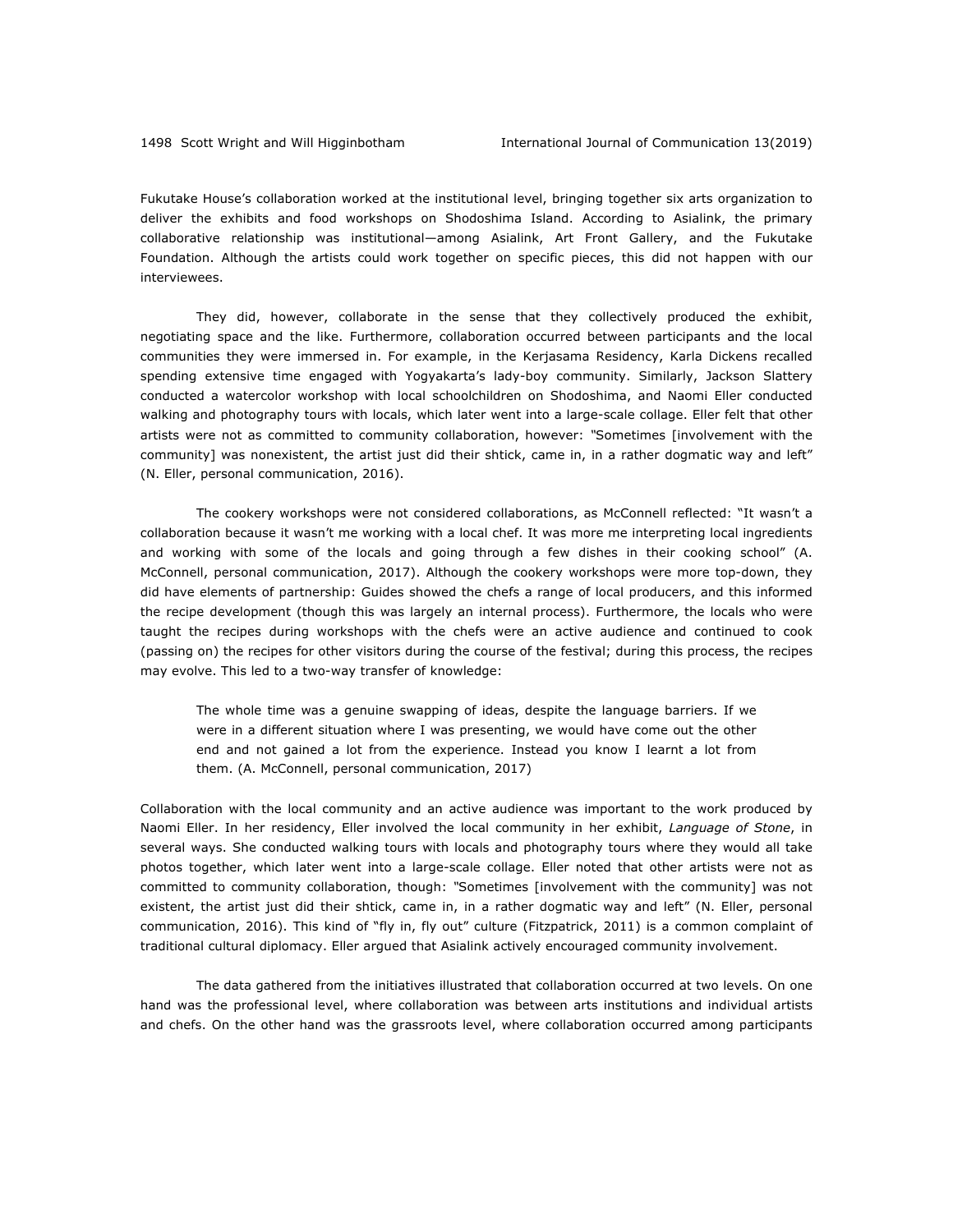and between participants and the audience or local communities—though we have no audience data to assess how effective this was.

#### **Networking**

The collaborative aspects of Asialink's initiatives created the environment for individuals and organizations to establish meaningful connections with others. Such connections in cultural relations are often referred to as networks. Networks typically involve sustainable connections formed between individuals and organizations (Gershman & Zaharna, 2005). The networked outcomes for individuals were strongly present in Rösler's (2015) research on Asialink. The laboratory programs strive to create an environment whereby connections easily form among professional organizations, among participants, among communities, and beyond.

The interview data illuminated that these various connections resulted in individuals and organizations building stronger and deeper regional networks. Asialink created professional networks for the individual participants, and this sometimes led to friendships—an indicator that relationships were mutual and equal. People who formed friendships tended to be more optimistic and were often in the process of organizing future projects with their networks. Karla Dickens, for example, made rewarding professional networks through her residency experience, and this facilitated further trips:

I will be going back to do some work there . . . I met many artists over there, Cemeti were great. I loved being there because it was so easy to make work, cheap too, I can't do that same work here and I'm not around likeminded people where I live—but there I was. So I'm going back and this time I've got lots of connections there. (K. Dickens, personal communication, 2016)

Maulistya noted Asialink's programs helped him build a network of professional connections:

With Asialink, the focus is on the people, the networking you do with other artists and also, really importantly—the organizations. From that you know you swap details, some you keep in contact with. I connected with lots of people. It's kind of ongoing. (D. Maulistya, personal communication, 2016)

In a similar vein, Liaw noted that it helped give him an introduction to the art world and has led him to participate in several other initiatives that link Australia to Asia through art. Both McConnell and Liaw had some time to go around and meet local producers such as farmers and sake and soy sauce brewers, but no long-term relations or networks were formed for McConnell.

For Asialink, the initiatives present opportunities to deepen ties with various arts organizations across Asia. Across Kerjasama and Fukutake House, Asialink is engaging with several arts organizations, including Cemeti Art House, Fukutake Foundation, the Australia-Japan Foundation, and six other arts organizations across Asia. Alway noted that Kerjasama and Fukutake House are initiatives that strive to create deeper and broader industry connections in Asia: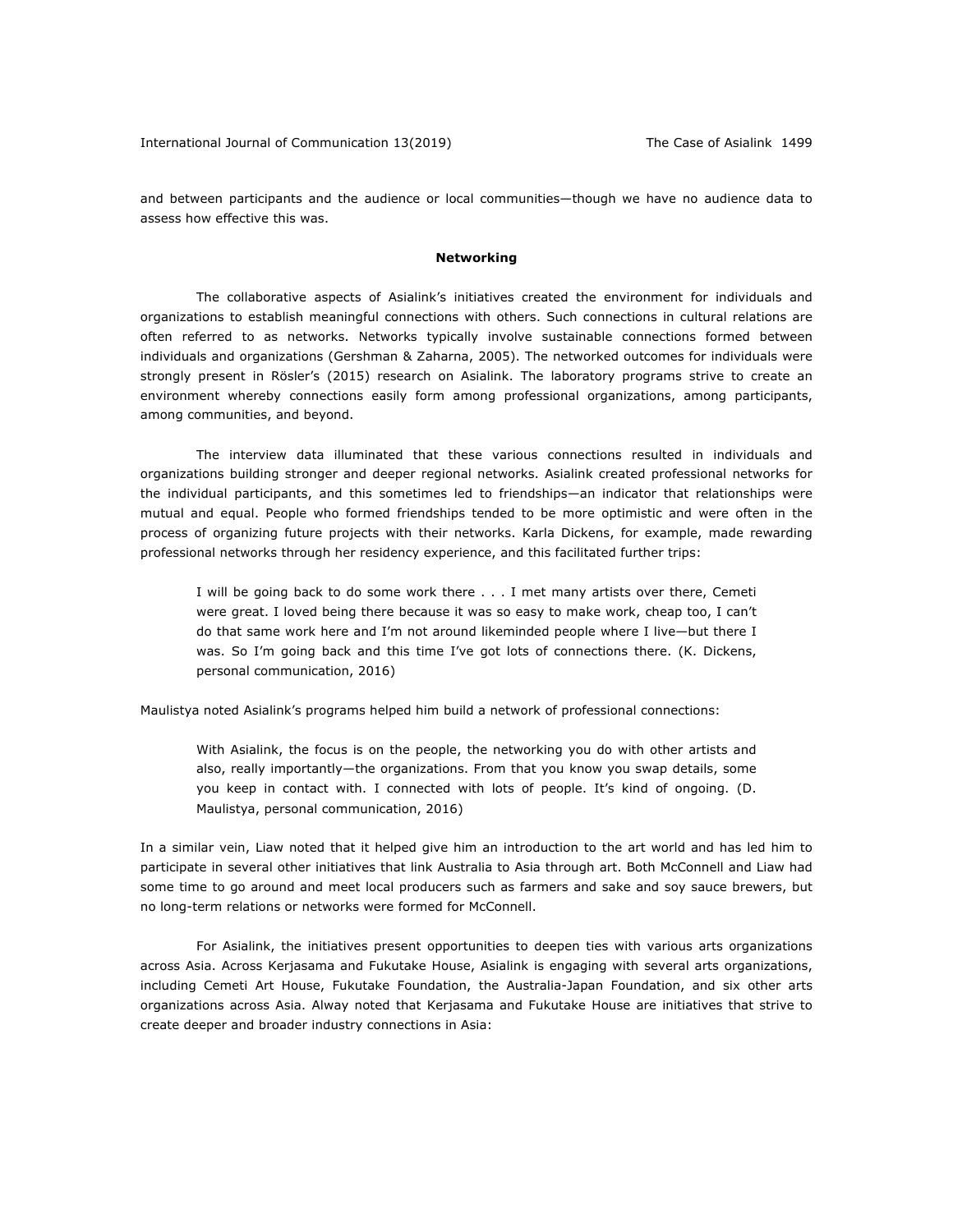With the host partners, it's a process of making those connections deeper and embedding ourselves in Asia's cultural infrastructure. We see that especially in Setouchi, it's about us enriching our engagement with those nations and building on those networks that have been developed over the last 20 years. (L. Alway, personal communication, 2016)

Our participant interviewees (e.g., Maulistya, Eller, Dickens, Liaw) all reported that the initiatives have led to some sustained networks. In summary, the initiatives were broadly successful at achieving this important aspect of cultural relations.

Bringing all this together, the Kerjasama Residency and Fukutake House initiatives largely adhered to the core principles of cultural relations and, in practice, were successful at facilitating dialogue, collaboration, (often long-term) relationship formation, and networking, broadly on the basis of mutuality. Fukutake House, for which Asialink was participant rather than designer, was slightly weaker in terms of relationship building because of the scale of the arrangement. This indicates the important role that design plays in the forms of interaction that take place. In the next section, we assess the impact and outcomes of the initiatives, an important step given the dearth of such assessments and the difficulty of doing this (O'Loughlin et al., 2018).

#### **Impacts and Outcomes**

The interviews have highlighted numerous individual, community, and organizational benefits across Australia, Japan, and Indonesia. All the initiatives involved elements of dialogue, relationship building, collaboration, and networking. With Fukutake House, for example, once the residents leave the island, the community continues to run the platform, curate the exhibit, take commission from visitors, and cook the food as they were taught in the chef workshops. Kerjasama also benefited the Indigenous arts communities in Australia and Indonesia by increasing cross-cultural mobility.

Fully assessing the national level impacts is not possible given the case study approach adopted here; impacts emerge over time (Schneider, 2005). It is, however, possible to assess impacts and effectiveness at the case study level and discuss the potential longer term and national-level impacts. Unsurprisingly, Asialink strongly advocates for their importance:

Residencies in the current situation—global instability, political tension, terrorism and so on do make an impact. The power of residencies really lies in the fact that they are based on intercultural engagement and understanding—they're almost peacekeeping mechanisms. Kerjasama challenged perceptions and stereotypes internally in Australia and in different regions—that's a national impact. Fukutake is about coming together to achieve social objectives in Japan. So both of these have impacts not just in the arts sector but also in the world. (E. Roberts, personal communication, 2016)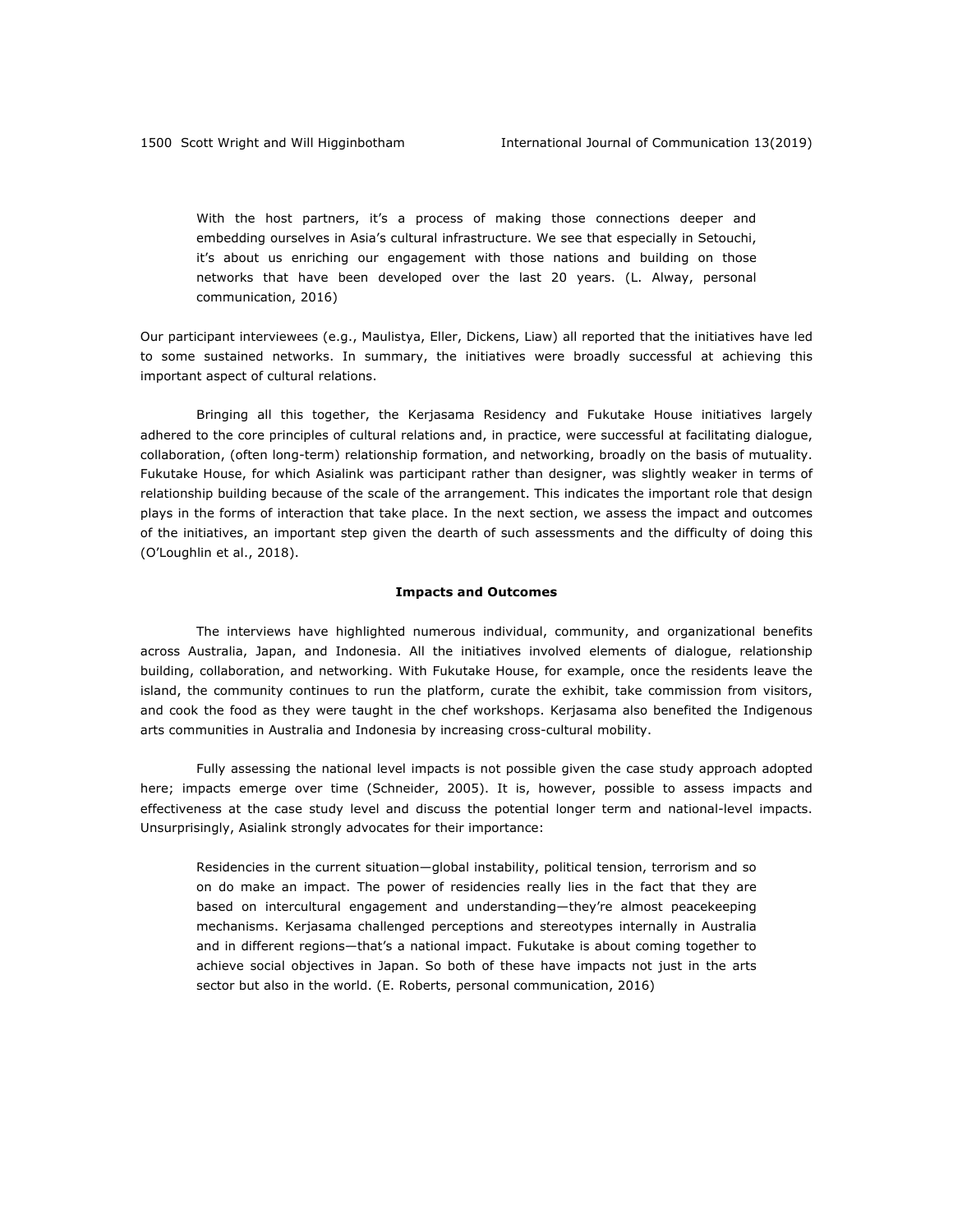#### International Journal of Communication 13(2019) The Case of Asialink 1501

First, Asialink's initiatives have proved to be effective at enhancing cultural understanding through the relationships and mutual understanding they facilitated. People left the programs with an informed and generally more positive outlook of the culture they had been immersed in. Dickens noted, "We [Australia] don't get Indonesia," and Maulistya and Kusno had their stereotypes of Australia challenged.

For Eller and Bosse, the experience in Japan proved eye-opening for various reasons: seeing a very rural side of Japan and being exposed to the work practices of different Asian cultural organizations. While some may dismiss this as a few individuals with altered perceptions, the cultural activities reach a far wider audience (including via remediation and social media), and this contributes to the formation of populaces who have a greater understanding of other cultures (Rösler, 2015).

Second, the longer term commitment of the Asialink initiatives resulted in strong transnational individual and organizational networks (a form of Australian–Asia cultural infrastructure), sparking many other projects, and this is arguably "just as valuable to the Australian people as improved trade relations the primary motivation for cultural diplomacy activities from a government perspective—as it has the potential to advance people's cosmopolitan capacities for a more functional multicultural society" (Rösler, 2015, p. 468). Indeed, the Australian government's strategy had "deep integration" with the Indo–Pacific as a core goal (Australian Government, 2014, p. 2). Liaw expounded on this at length:

That kind of soft power of diplomacy is far more important, far more valuable, than diplomacy done at the governmental level for example . . . it's almost like triangulating somebody's location: the more points of understanding you have of the culture—it doesn't matter what it is. It could be poetry. It could be art. It could be geography. It could be music. It could be sightseeing. The more points of reference you have for it, the better your understanding of that culture. (A. Liaw, personal communication, 2016)

Third, participants gained an increased ability to work cross-culturally. For many of the participants, it was their first overseas residency, and the first time they had worked in a cross-cultural context. This was ultimately a learning experience in which the participant adapts and must draw on skills and networks that enable him or her to work and communicate effectively in a different country—to be "Asia capable" (Asialink, 2016). The following quote from Eller summarizes this:

It was working under pressure working with people from other cultures, working with the local community who don't speak your language, trying to get your work done, trying to be involved at all levels, be involved with them just as much. . . . You learn a lot about others, about yourself, cultures. In the process, you make connections and they're great people to know. . . . For me, you cannot undervalue it. (N. Eller, personal communication, 2016)

Although there were clearly benefits for the participants, for local communities, and at the organizational level, further research is needed to assess the longer term and national-level impact. Our findings are suggestive of such impact, but more data are needed.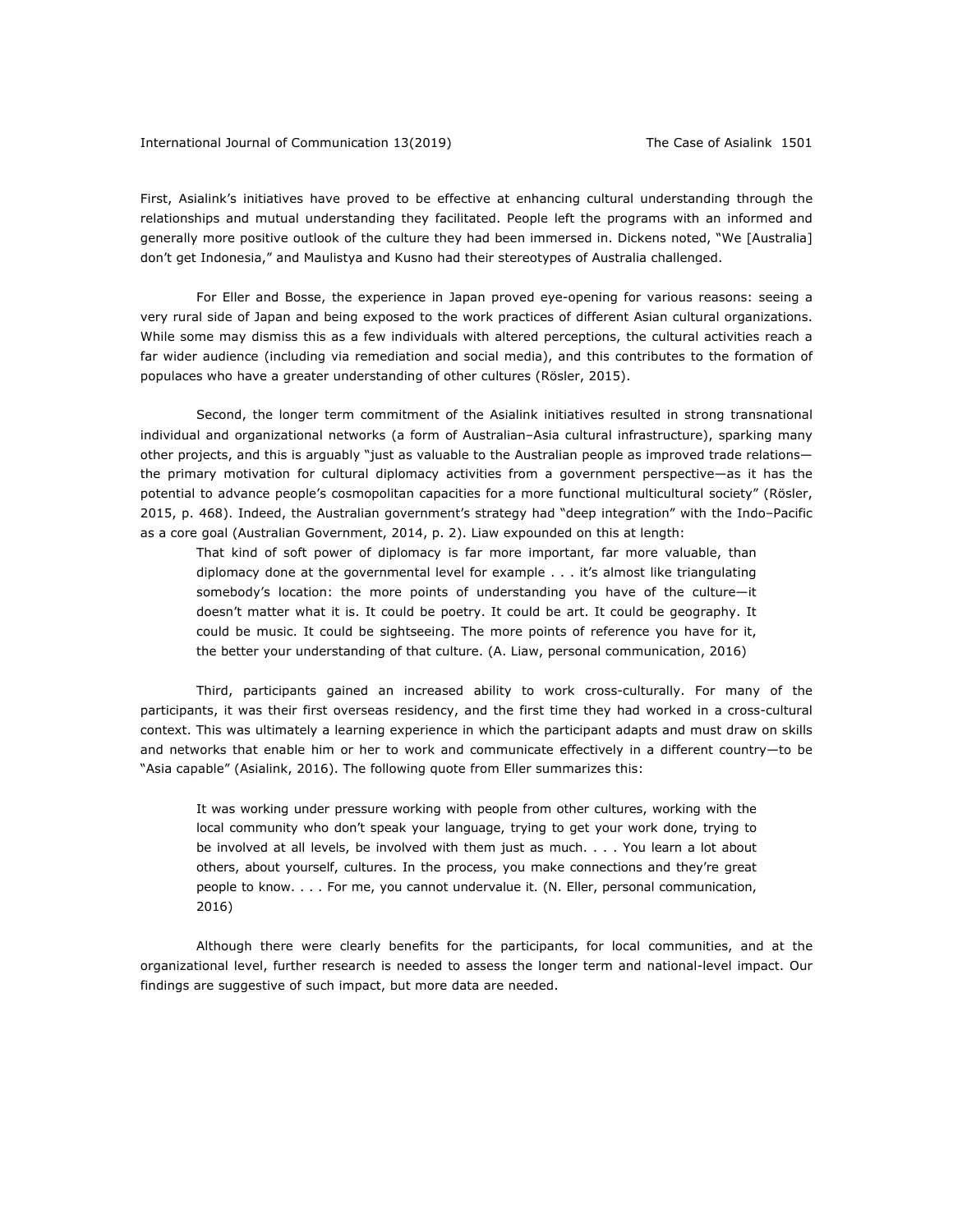### **Conclusion**

This study has examined the structure, practice, and outcomes of Asialink's Kerjasama Residency and its involvement in Fukutake House. To do this, the study focused on five key features identified from the literature on cultural relations: independence from government; dialogue; mutuality and relationship building; collaboration; and networking. These criteria were used to assess the two initiatives and to help determine the impact and outcomes of the work. The analysis found that both initiatives were designed to adhere to the five key principles of cultural relations. There were, however, some elements that blurred into practices associated with cultural diplomacy. These included, at times, elements of monologic communication, some limited relationship building, and questions about the influence of government.

We argue that Kerjasama was more effective at relationship building and collaboration because the design of the initiative focused on two artists who engaged over a sustained period of time; in contrast, Fukutake House gathered together dozens of artists for shorter periods, many of whom were not on the island at the same time. There were differences among individual artists, too, suggesting that beyond design, individual-level characteristics and circumstances, including whether people "get on," play an important role. Thus, arguably the more intensive approach of Kerjasama brings greater risks that relationships will not build.

Theoretically, we believe that the five key criteria of cultural relations have proved to be a valuable lens through which to analyze the initiatives, and they are theoretically distinct from cultural diplomacy. However, as noted at the start, the practice may blur between the two. In particular, we agree with Cowan and Arsenault (2008) that monologue can play an important role in cultural relations, but that the predominant form of communication must be dialogic. Thus, the elements of monologue identified here do not preclude a cultural relations approach. Furthermore, the greater remit given to participants to shape cultural relations activities means that they may choose to combine elements from cultural relations and cultural diplomacy.

Turning to the second research question, the initiatives had a significant impact on all the individual participants in different ways, from building new networks and contacts to enhanced cultural understanding. Many have gone on to do more work in Japan or Indonesia, for example. Although more data are needed to assess this fully, the data suggest that the initiatives had a national-level impact in three principal ways. First, they enhanced cultural awareness and understanding, principally through the events, but this was also remediated in impactful ways through social media, magazines, and the like. The role and impact of (re)mediation, particularly through social media, are somewhat underdeveloped in cultural relations theory. Second, they formed enduring institutional structures and some social networks and friendships that persist and facilitate other events and collaborations—though there were variations in part because of differences in how the initiatives were designed. Third, they have enhanced people's ability to work cross-culturally—and this has had impacts beyond the individual participants.

The findings presented here have implications for the design and practice of cultural relations initiatives. First, attention needs to be paid to the individual artists who are chosen to participate, including shared language ability. Second, the ways in which people are placed together impact the extent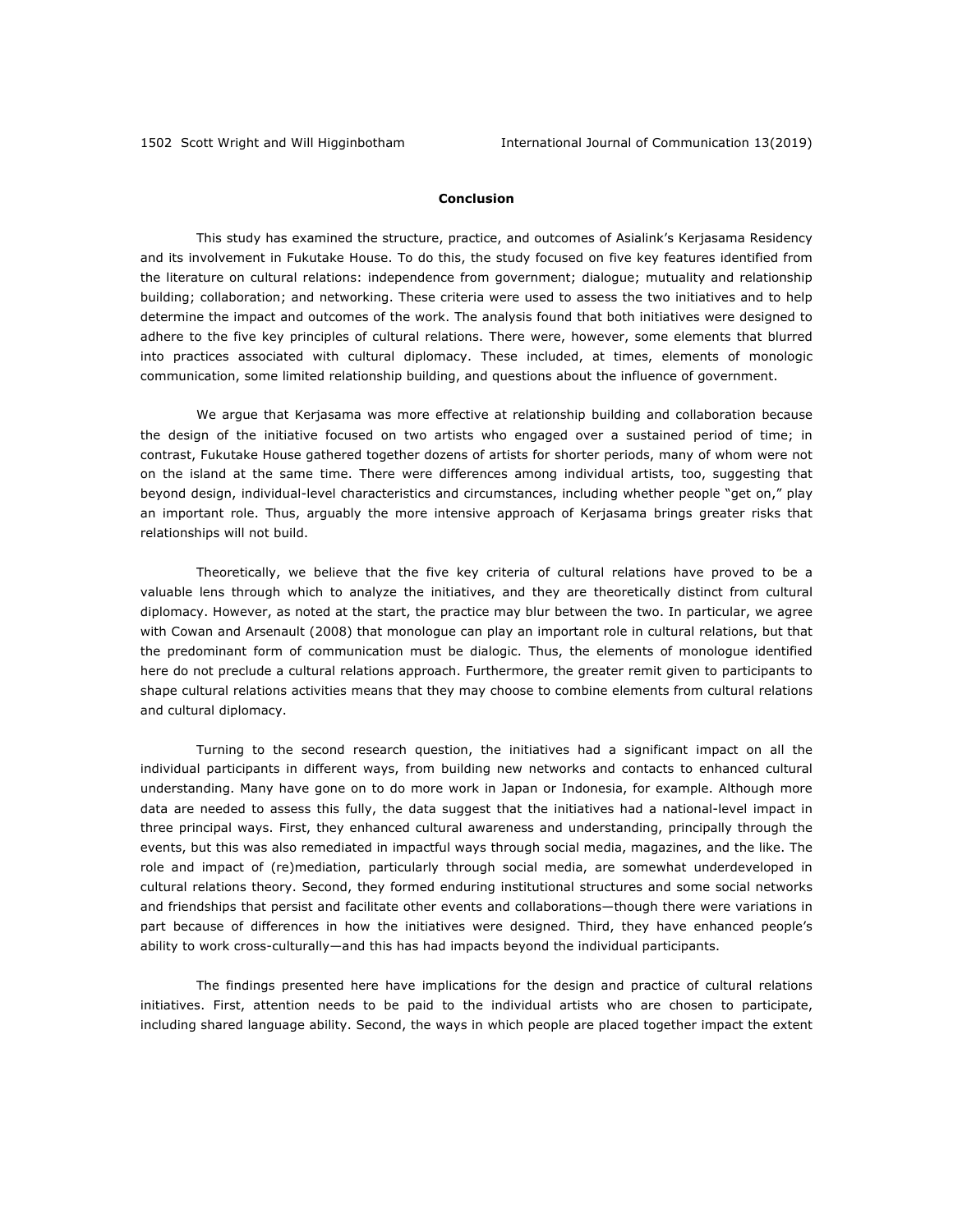to which relations are formed. Being copresent was important, as was the opportunity to collaborate. Third, our findings suggest that larger scale initiatives with multiple participants make it harder for relations to form. Finally, although it is understandable that governments wish to have input when they are funding cultural relations initiatives, there must be clear rules around this to ensure that independence is maintained.

#### **References**

- Alway, L. (2013). Not without irony: Is Asia the new cultural policy moment? *Asia Pacific Journal of Arts*  and Cultural Management, 10(1), 55-63.
- Ang, I., Isar, Y. R., & Mar, P. (2015). Cultural diplomacy: Beyond the national interest? *International Journal of Cultural Policy*, *21*(4), 365–381.
- Ang, I., Tambiah, Y., & Mar, P. (2015). *Smart engagement with Asia: Leveraging language, research and culture.* Report for Australian Council of Learned Academies. Melbourne, Australia: Australian Council of Learned Academies.
- Arndt, R. T. (2005). *The first resort of kings: American cultural diplomacy in the twentieth century*. Dulles, VA: Potomac Books.
- Asialink. (2013). *Asialink Arts and Arts Victoria, on the ground and in the now: The Victoria-Asia cultural engagement research report*. Melbourne, Australia: Asialink Arts.
- Asialink. (2014). *Asialink Arts: 2013–2014 annual report*. Retrieved from http://asialink.unimelb.edu.au/\_\_data/assets/pdf\_file/0011/1987436/Asialink-Arts-Annual-Report-2013-14.pdf
- Asialink. (2016). *Asialink Arts: 2015‒2016 annual report*. Retrieved from http://asialink.unimelb.edu.au/\_\_data/assets/pdf\_file/0012/1968492/ASIALINK-ARTS-ANNUAL-REPORT-2015-16\_English\_Individual-pages.pdf
- Australian Government. (2012). *Australia in the Asian century white paper*. Canberra, Australia: Department of Prime Minister & Cabinet.
- Australian Government. (2013). *Creative Australia—National cultural policy*. Canberra, Australia: Author.

Australian Government. (2016). *Public diplomacy strategy 2014–2016*. Canberra, Australia: DFAT.

Börzel, T. A. (1998). Organizing Babylon—On the different conceptions of policy networks. *Public Administration*, *76*(2), 253–273.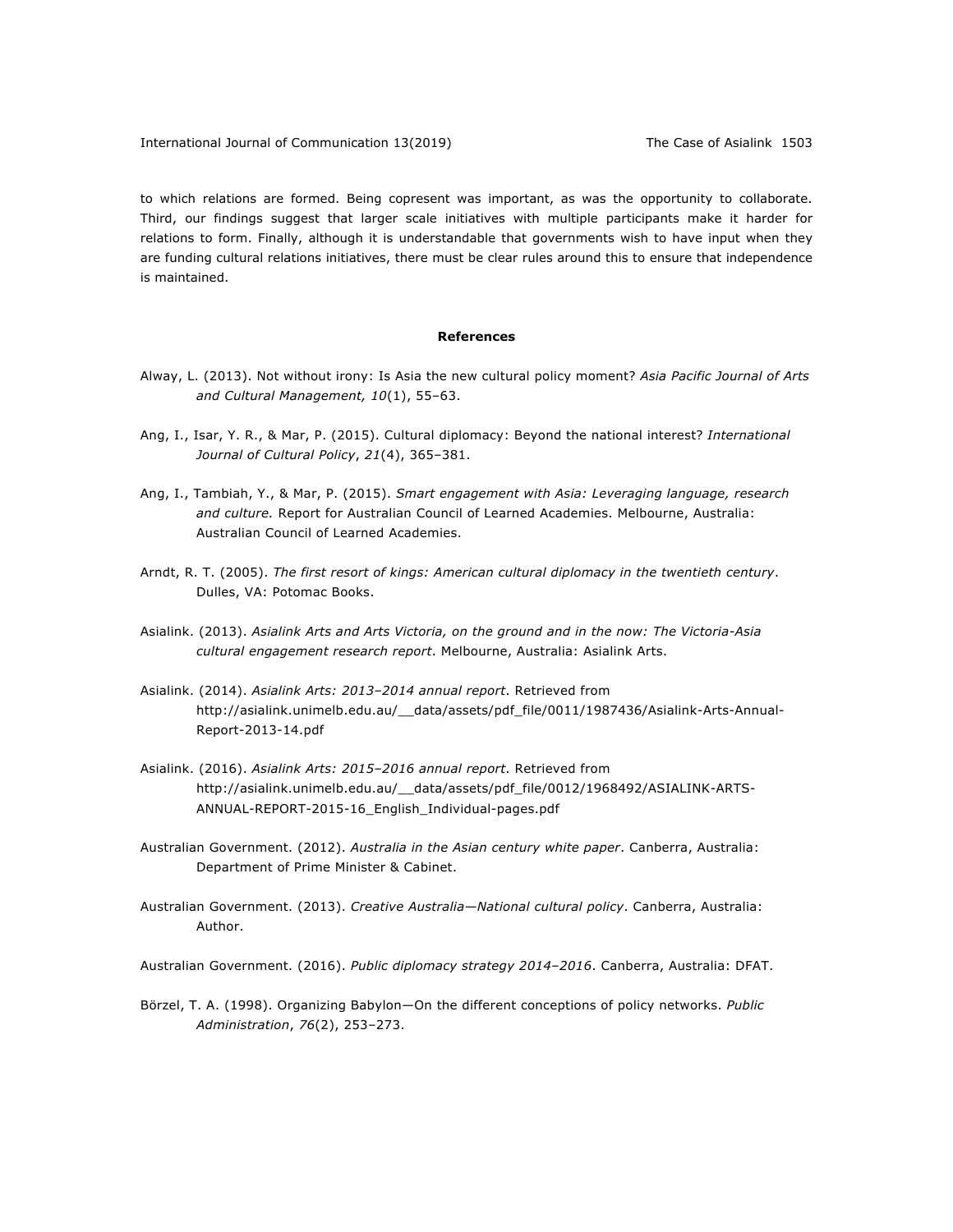Brown, J. H. (2014). *Introducing the influence chain*. Retrieved from https://pdnetworks.wordpress.com/2014/04/22/introducing-the-influence-chain/

Buber, M. (1958). *I and thou*. New York, NY: Scribner Press.

- Chitty, N. (2009). Australian public diplomacy. In N. Snow & P.M. Taylor (Eds.), *Routledge handbook of public diplomacy* (pp. 314–324). New York, NY: Routledge.
- Costigliola, F. (1984). *Awkward dominion: American political, economic, and cultural relations with Europe, 1919-1933*. New York, NY: Cornell University Press.
- Cowan, G., & Arsenault, A. (2008). Moving from monologue to dialogue to collaboration: The three layers of public diplomacy. *The Annals of the American Academy of Political and Social Science*, *616*(1), 10–30.
- Cull, N. J. (2009). Public diplomacy before Gullion: The evolution of a phrase. In N. Snow & P. M. Taylor (Eds.), *Routledge handbook of public diplomacy* (pp. 19–23). New York, NY: Routledge.
- Cummings, M.C. (2009). *Cultural diplomacy and the United States government: A survey*. Washington DC: Center for Arts and Culture.
- Department of Foreign Affairs. (1986). *Review of Australia's overseas representation 1986*. Canberra, Australia: Australian Government Publishing Service.
- Evans, G. (1991, October 29). *International cultural relations: The Australian perspective*. Opening address to the Australia Abroad and Australia Councils' Seminar on International Cultural Relations, Canberra, Australia.
- Fereday, J., & Muir-Cochrane, E. (2006). Demonstrating rigor using thematic analysis: A hybrid approach to inductive and deductive coding and theme development. *International Journal of Qualitative Methods*, *5*(1), 80–92.
- Fitzpatrick, K. (2011)*. U.S. public diplomacy in a post 9-11 world: From messaging to mutuality. CPD Perspectives on Public Diplomacy*. Los Angeles, CA: Figueroa Press.
- Foster, D., & Jonker, J. (2005). Stakeholder relationships: The dialogue of engagement. *Corporate Governance*, *5*(5), 51–57.
- Gershman, J., & Zaharna, R. S. (2005). The network paradigm of strategic public diplomacy. *Institute for Policy Studies Policy Brief, 10*(1), 1–4. Retrieved from https://ipsdc.org/the\_network\_paradigm\_of\_strategic\_public\_diplomacy/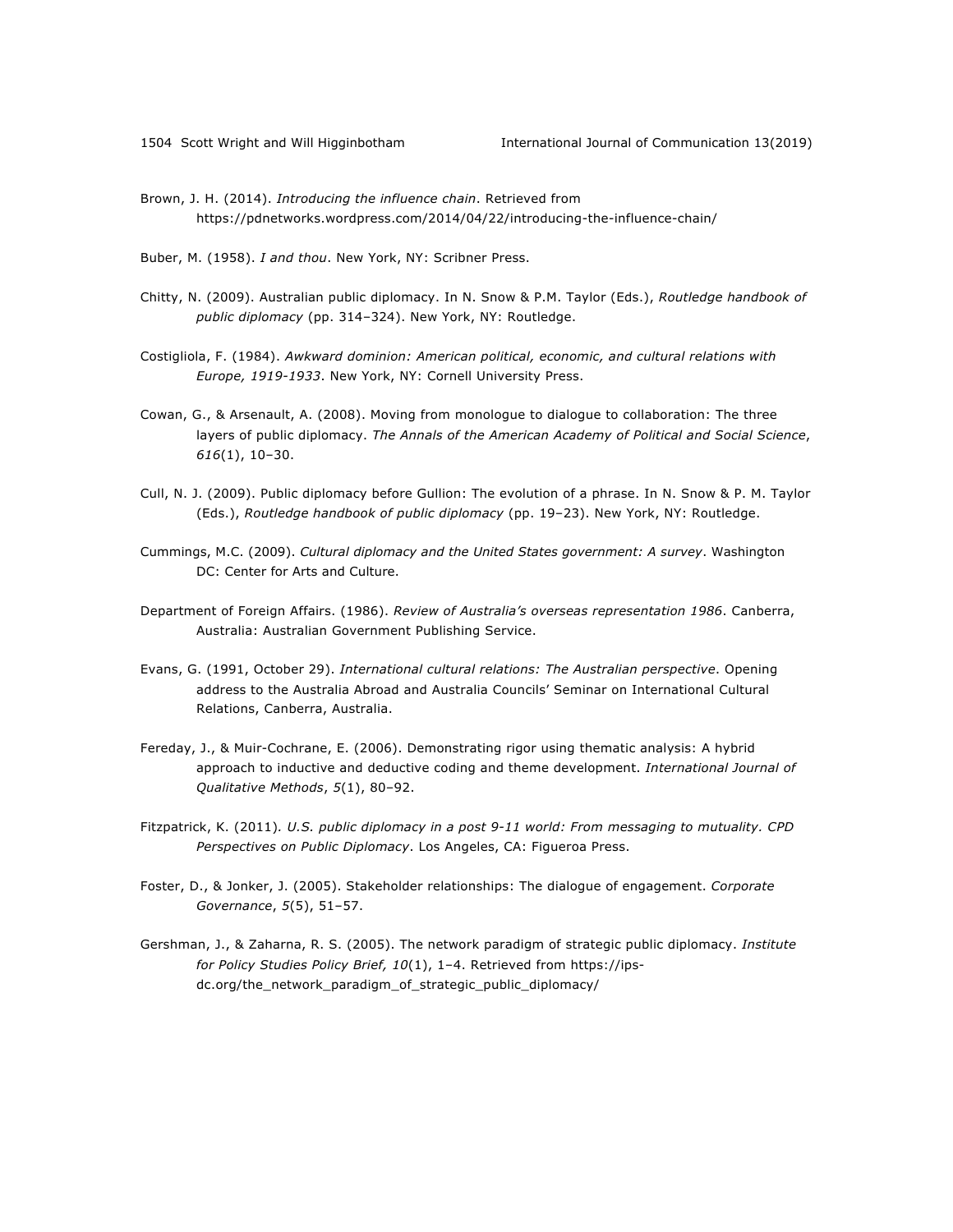- Holden, J. (2013). *Influence and attraction: Culture and the race for soft power in the 21st century*. London, UK: British Council. Retrieved from https://www.britishcouncil.org/sites/default/files/influence-and-attraction-report.pdf
- Kent, M., & Taylor. M. (1998). Building dialogic relationships through the World Wide Web. *Public Relational Review, 24*(3), 321–334.
- King, N., & Horrocks, C. (2010). *Interviews in qualitative research*. London, UK: SAGE Publications.
- Lee, J. M. (1995). The reorganization of the British Council: Management improvisation and policy uncertainty. *Public Administration*, *73*(3), 339–355.
- Mar, P. (2014). *Australia's approaches to cultural diplomacy with/in Asia: An overview*. Melbourne, Australia: ACOLA. Retrieved from https://acola.org.au/wp/PDF/SAF03/2%20cultural%20diplomacy.pdf
- Melissen, J. (2005). *The new public diplomacy*: *Soft power in international relations*. Basingstoke, UK: Palgrave Macmillan.
- Mitchell, J. M. (1986). *International cultural relations*. London, UK: Routledge.
- Nisbett, M. (2013). New perspectives on instrumentalism: An empirical study of cultural diplomacy. *International Journal of Cultural Policy, 19*(5), 557–575.
- Nisbett, M. (2016). Who holds the power in soft power? *Arts and International Affairs*. Retrieved from https://theartsjournal.net/2016/03/13/nisbett/
- Nelson, K., & Schneider, C. P. (2008). *Mightier than the sword: Arts and culture in the U.S.-Muslim world relationship.* Brookings Institution. Retrieved from https://www.brookings.edu/research/mightier-than-the-sword-arts-and-culture-in-the-u-smuslim-world-relationship/
- Nye, J. S. (2004). *Soft power: The means to success in world politics*. New York, NY: Public Affairs.
- O'Loughlin, B., McAvoy, E. N., & Gillespie, M. (2018). *Cultural relations in societies in transition: A literature review*. London, UK: British Council.
- Pamment, J. (2013). *New public diplomacy in the 21st century: A comparative study of policy and practice*. London, UK: Routledge.
- Rivera, T. (2015). *Distinguishing cultural relations from cultural diplomacy: The British Government's relationship with Her Majesty's Government*. Los Angeles, CA: Figueroa Press.